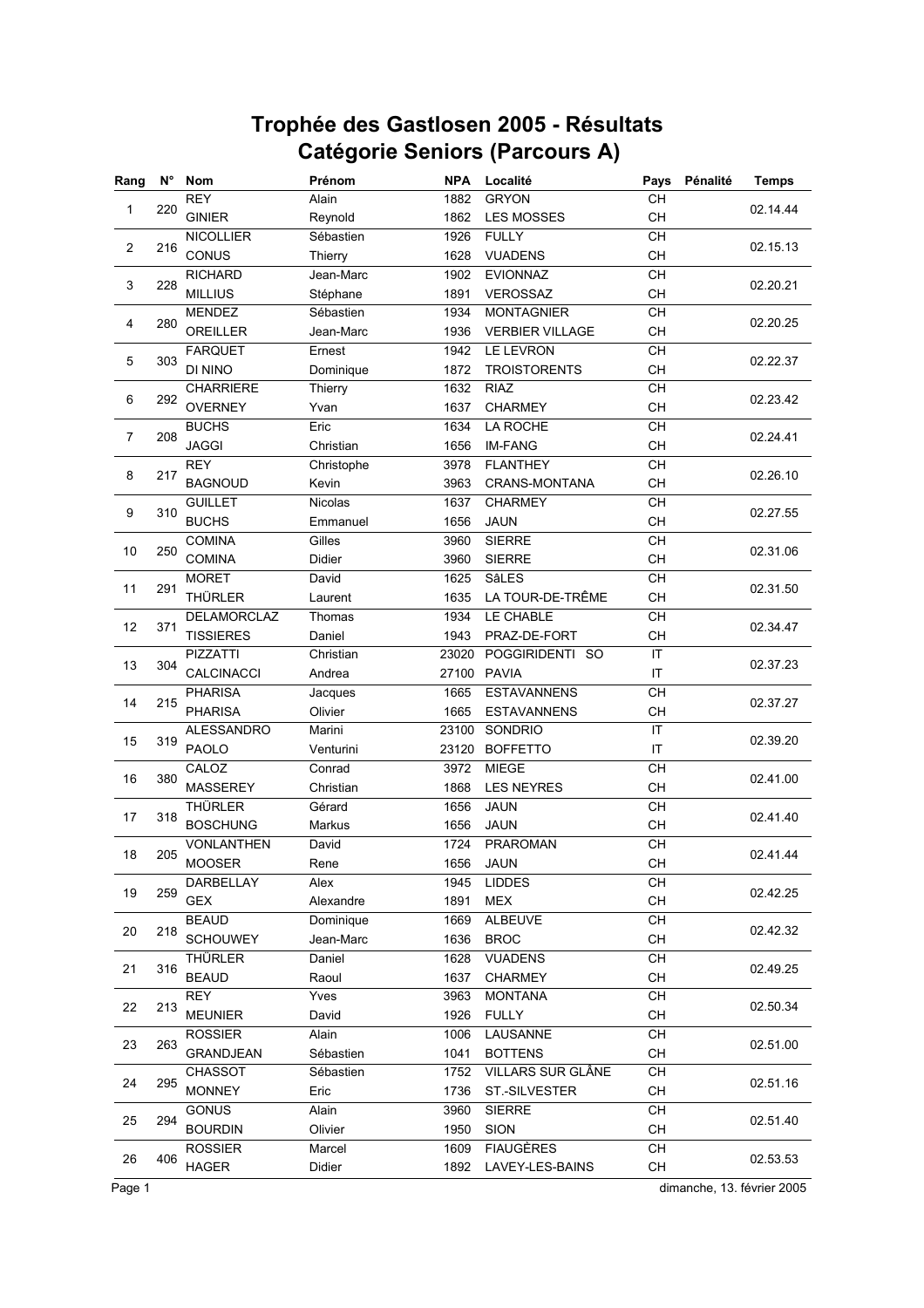| Rang | $N^{\circ}$ | <b>Nom</b>          | Prénom       | <b>NPA</b> | Localité           | Pays                                     | Pénalité | <b>Temps</b>                                                                                                                                                                                                                                                                                             |
|------|-------------|---------------------|--------------|------------|--------------------|------------------------------------------|----------|----------------------------------------------------------------------------------------------------------------------------------------------------------------------------------------------------------------------------------------------------------------------------------------------------------|
|      |             | <b>JACQUEMETTAZ</b> | Christophe   | 1920       | <b>MARTIGNY</b>    | CH                                       |          |                                                                                                                                                                                                                                                                                                          |
| 27   | 254         | COQOZ               | Daniel       | 1936       | <b>VERBIER</b>     | CH                                       |          |                                                                                                                                                                                                                                                                                                          |
|      |             | <b>FILLIEZ</b>      | Samuel       | 1920       | <b>MARTIGNY</b>    | CH                                       |          |                                                                                                                                                                                                                                                                                                          |
| 28   | 288         | <b>AESCHLIMANN</b>  | Damien       | 1860       | <b>AIGLE</b>       | CH                                       |          |                                                                                                                                                                                                                                                                                                          |
|      |             | <b>BUSSARD</b>      | Stéphane     | 1653       | CRÉSUZ             | CH                                       |          | 02.57.50<br>02.58.22<br>03.01.17<br>03.01.47<br>03.02.24<br>03.02.40<br>03.02.49<br>03.03.23<br>03.04.01<br>03.04.53<br>03.06.23<br>03.06.58<br>03.07.19<br>03.08.33<br>03.08.36<br>03.08.38<br>03.09.55<br>03.11.43<br>03.12.35<br>03.13.09<br>03.16.33<br>03.17.48<br>03.17.54<br>03.18.40<br>03.19.14 |
| 29   | 317         | <b>ROMANENS</b>     | Benoît       | 1630       | <b>BULLE</b>       | CH                                       |          |                                                                                                                                                                                                                                                                                                          |
|      |             | <b>JOYE</b>         | Hervé        | 1807       | <b>BLONAY</b>      | CH                                       |          |                                                                                                                                                                                                                                                                                                          |
| 30   | 262         | <b>KREBS</b>        | Thomas       | 68360      | SOULTZ             | <b>FR</b>                                |          |                                                                                                                                                                                                                                                                                                          |
|      |             | <b>THURLER</b>      | Stéphane     | 1637       | <b>CHARMEY</b>     | CH                                       |          |                                                                                                                                                                                                                                                                                                          |
| 31   | 267         | <b>THURLER</b>      | Richard      | 1637       | <b>CHARMEY</b>     | CH                                       |          |                                                                                                                                                                                                                                                                                                          |
|      |             | <b>BAGNOUD</b>      | Gérard       | 1202       | <b>GENEVE</b>      | <b>CH</b>                                |          |                                                                                                                                                                                                                                                                                                          |
| 32   | 204         | <b>GIROT</b>        | Bernard      | 1232       | <b>CONFIGNON</b>   | CH                                       |          |                                                                                                                                                                                                                                                                                                          |
|      |             | <b>GONET</b>        | Pascal       | 1619       | LES PACCOTS        | CH                                       |          |                                                                                                                                                                                                                                                                                                          |
| 33   | 224         | <b>SCHUPBACH</b>    | Laurent      | 1348       | LE BRASSUS         | CH                                       |          |                                                                                                                                                                                                                                                                                                          |
|      |             | <b>HILDBRAND</b>    | Benno        | 3945       | <b>JEIZINEN</b>    | CH                                       |          |                                                                                                                                                                                                                                                                                                          |
| 34   | 210         | <b>MOUNIR</b>       | Olivier      | 3654       | <b>OBERHOFEN</b>   | <b>CH</b>                                |          |                                                                                                                                                                                                                                                                                                          |
|      |             | <b>CURRAT</b>       | Stéphane     | 1630       | <b>BULLE</b>       | CH                                       |          |                                                                                                                                                                                                                                                                                                          |
| 35   | 297         | <b>GEINOZ</b>       | Alexandre    | 1665       | <b>ESTAVANNENS</b> | <b>CH</b>                                |          |                                                                                                                                                                                                                                                                                                          |
|      |             | <b>DESARZENS</b>    | Gregory      | 1110       | <b>MORGES</b>      | CH                                       |          |                                                                                                                                                                                                                                                                                                          |
| 36   | 212         | <b>LIAND</b>        | Jérôme       | 1965       | <b>SAVIESE</b>     | CH                                       |          |                                                                                                                                                                                                                                                                                                          |
|      |             | <b>MARADAN</b>      | Alexander    | 1737       | <b>PLASSELB</b>    | $\overline{CH}$                          |          |                                                                                                                                                                                                                                                                                                          |
| 37   | 214         | <b>BISCHOFF</b>     | Martin       | 7270       | <b>DAVOS PLATZ</b> | CH                                       |          |                                                                                                                                                                                                                                                                                                          |
|      |             | <b>DUMOULIN</b>     | Christophe   | 1965       | <b>SAVIESE</b>     | CH                                       |          |                                                                                                                                                                                                                                                                                                          |
| 38   | 281         | <b>REIS</b>         | Jose         | 1132       | LULLY VD           | CH                                       |          |                                                                                                                                                                                                                                                                                                          |
|      |             | <b>BERAUD</b>       | Patrick      | 1663       | <b>PRINGY</b>      | CH                                       |          |                                                                                                                                                                                                                                                                                                          |
| 39   | 260         | <b>HASELI</b>       | Markus       | 1632       | <b>RIAZ</b>        | СH                                       |          |                                                                                                                                                                                                                                                                                                          |
|      |             | <b>BLANC</b>        | Yann         | 1618       | CHÂTEL-ST-DENIS    | CH                                       |          |                                                                                                                                                                                                                                                                                                          |
| 40   | 300         | <b>FRAGNIÈRE</b>    | Claude       | 1662       | <b>PRINGY</b>      | <b>CH</b>                                |          |                                                                                                                                                                                                                                                                                                          |
|      |             | <b>SAVARY</b>       | Didier       | 1630       | <b>BULLE</b>       | CH                                       |          |                                                                                                                                                                                                                                                                                                          |
| 41   | 203         | <b>SUDAN</b>        | Olivier      | 1638       | <b>MORLON</b>      | CH                                       |          |                                                                                                                                                                                                                                                                                                          |
|      |             | <b>ROULIN</b>       | Gerard       | 1733       | <b>TREYVAUX</b>    | CH                                       |          |                                                                                                                                                                                                                                                                                                          |
| 42   | 312         | <b>PILLER</b>       | Herbert      | 1632       | <b>RIAZ</b>        | CH                                       |          |                                                                                                                                                                                                                                                                                                          |
|      |             | <b>WEHREN</b>       | Joël         | 1882       | <b>GRYON</b>       | CH                                       |          |                                                                                                                                                                                                                                                                                                          |
| 43   | 245         | <b>GONET</b>        | Bertrand     | 1882       | <b>GRYON</b>       | CH                                       |          |                                                                                                                                                                                                                                                                                                          |
|      |             | <b>KOLLY</b>        | Pierre-André | 1733       | <b>TREYVAUX</b>    | <b>CH</b>                                |          |                                                                                                                                                                                                                                                                                                          |
| 44   | 257         | <b>TINGUELY</b>     | Patrick      | 1724       | <b>FERPICLOZ</b>   | СH                                       |          |                                                                                                                                                                                                                                                                                                          |
|      |             | CHOFFLON            | Olivier      | 1726       | <b>FARVAGNY</b>    | CН                                       |          |                                                                                                                                                                                                                                                                                                          |
| 45   | 236         | COTTING             | Bertrand     | 1727       | CORPATAUX          | CH                                       |          |                                                                                                                                                                                                                                                                                                          |
|      |             | <b>HIRT</b>         | Alain        | 1258       | <b>PERLY</b>       | CH                                       |          |                                                                                                                                                                                                                                                                                                          |
| 46   | 255         | <b>EUGSTER</b>      | Paul         | 1233       | <b>BERNEX</b>      | CH                                       |          |                                                                                                                                                                                                                                                                                                          |
|      |             | <b>OVERNEY</b>      | Thierry      | 1255       | <b>VEYRIER</b>     | CH                                       |          |                                                                                                                                                                                                                                                                                                          |
| 47   | 302         | ZURFLUH             | Markus       | 6410       | GOLDAU             | CH                                       |          |                                                                                                                                                                                                                                                                                                          |
|      |             | <b>FIVAZ</b>        | Laurent      | 1856       | <b>CORBEYRIER</b>  | CH                                       |          |                                                                                                                                                                                                                                                                                                          |
| 48   | 226         | PFAMMATTER          | Christian    | 3003       | <b>BERN</b>        | CH                                       |          |                                                                                                                                                                                                                                                                                                          |
|      |             | <b>BRODARD</b>      | Damien       | 1634       | LA ROCHE           | $\mathsf{CH}% \left( \mathcal{M}\right)$ |          |                                                                                                                                                                                                                                                                                                          |
| 49   | 308         | <b>JORDAN</b>       | Dominique    | 1634       | LA ROCHE           | CH                                       |          |                                                                                                                                                                                                                                                                                                          |
|      |             | <b>PERREN</b>       | Christian    | 3920       | <b>ZERMATT</b>     | $\mathsf{CH}% \left( \mathcal{M}\right)$ |          |                                                                                                                                                                                                                                                                                                          |
| 50   | 383         | <b>IMBODEN</b>      | Konstanz     | 3929       | <b>TASCH</b>       | <b>CH</b>                                |          |                                                                                                                                                                                                                                                                                                          |
|      |             | <b>ROUILLER</b>     | Jacques      | 1783       | <b>BARBERECHE</b>  | CН                                       |          |                                                                                                                                                                                                                                                                                                          |
| 51   | 309         | <b>SCIBOZ</b>       | Raphael      | 1630       | <b>BULLE</b>       | CH                                       |          |                                                                                                                                                                                                                                                                                                          |
|      |             | <b>JAKOB</b>        | Michel       | 1619       | LES PACCOTS        | CH                                       |          |                                                                                                                                                                                                                                                                                                          |
| 52   | 322         | <b>BESSIRE</b>      | David        | 1077       | <b>SERVION</b>     | CH                                       |          | 03.19.59                                                                                                                                                                                                                                                                                                 |
|      |             |                     |              |            |                    |                                          |          |                                                                                                                                                                                                                                                                                                          |

Page 2 dimanche, 13. février 2005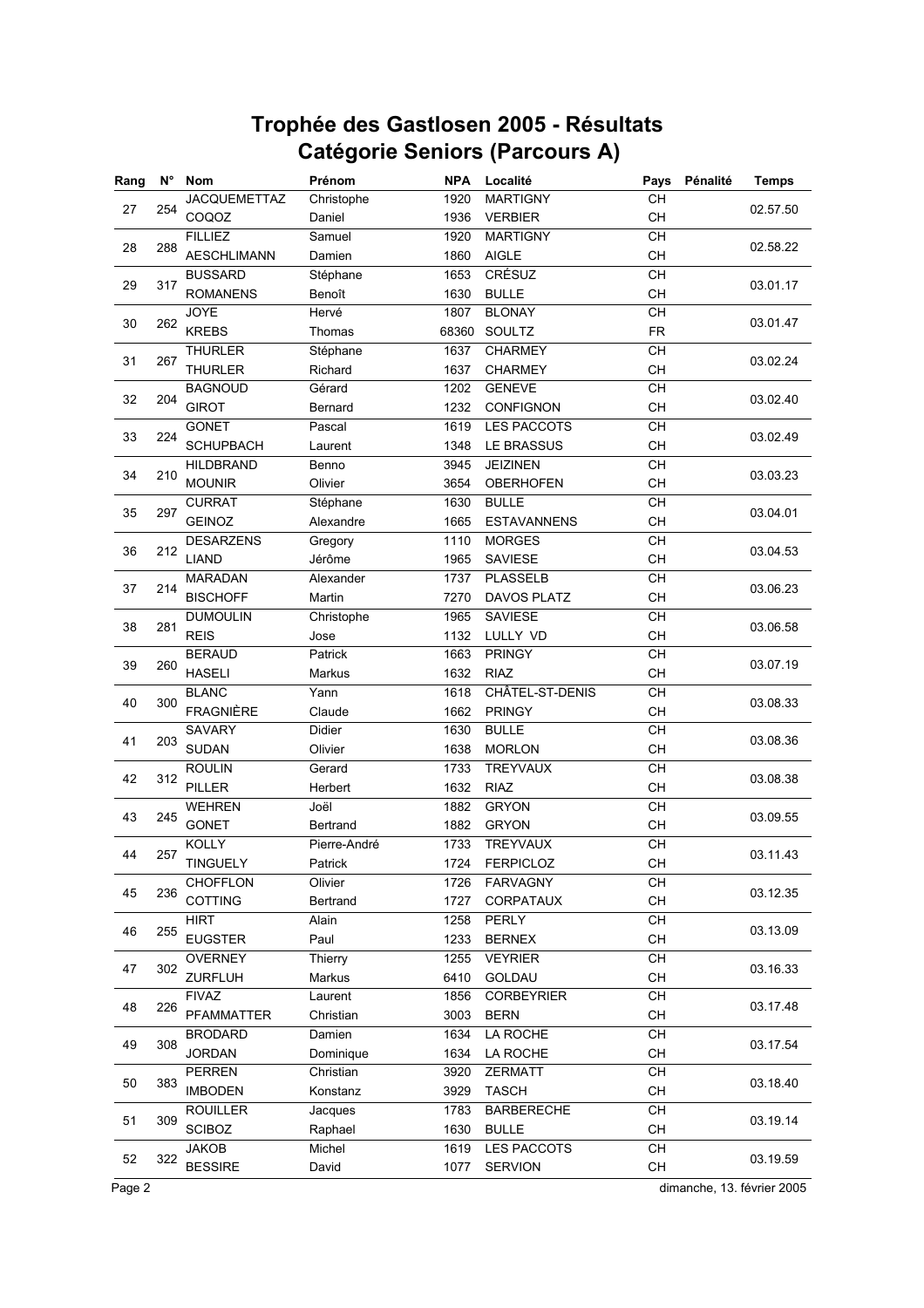| Rang | $N^{\circ}$ | <b>Nom</b>          | Prénom         | <b>NPA</b> | Localité            | Pays                                     | Pénalité | <b>Temps</b>                                                                                                                                                                                                                                                                                             |
|------|-------------|---------------------|----------------|------------|---------------------|------------------------------------------|----------|----------------------------------------------------------------------------------------------------------------------------------------------------------------------------------------------------------------------------------------------------------------------------------------------------------|
| 53   | 278         | <b>MARTINSON</b>    | Thomas         | 1700       | <b>FRIBOURG</b>     | CH                                       |          |                                                                                                                                                                                                                                                                                                          |
|      |             | <b>MOOSER</b>       | Alexandre      | 8057       | <b>ZURICH</b>       | <b>CH</b>                                |          |                                                                                                                                                                                                                                                                                                          |
|      |             | <b>BARRAS</b>       | Jean           | 1648       | <b>HAUTEVILLE</b>   | CH                                       |          |                                                                                                                                                                                                                                                                                                          |
| 54   | 311         | <b>SCHLAEPPY</b>    | Stéphane       | 1637       | <b>CHARMEY</b>      | <b>CH</b>                                |          | 03.21.23<br>03.26.02<br>03.26.56<br>03.27.10<br>03.27.51<br>03.30.06<br>03.30.51<br>03.36.51<br>03.39.15<br>03.39.18<br>03.39.21<br>03.39.28<br>03.40.06<br>03.40.19<br>03.40.59<br>03.41.29<br>03.42.36<br>03.43.06<br>03.43.09<br>03.44.36<br>03.45.18<br>03.45.50<br>03.47.44<br>03.48.11<br>03.51.44 |
|      |             | <b>RIETHMANN</b>    | Nicolas        | 1936       | <b>VERBIER</b>      | CH                                       |          |                                                                                                                                                                                                                                                                                                          |
| 55   | 211         | <b>DETORRENTE</b>   | Stephane       | 1920       | <b>MARTIGNY</b>     | CH                                       |          |                                                                                                                                                                                                                                                                                                          |
| 56   | 289         | GONZALEZ            | Sébastien      | 1618       | CHÂTEL-ST-DENIS     | CH                                       |          |                                                                                                                                                                                                                                                                                                          |
|      |             | <b>L'HOMME</b>      | Jean-Jo        | 1628       | <b>VUADENS</b>      | CH                                       |          |                                                                                                                                                                                                                                                                                                          |
| 57   | 351         | <b>ECOFFEY</b>      | David          | 1948       | <b>SARRAYER</b>     | CH                                       |          |                                                                                                                                                                                                                                                                                                          |
|      |             | <b>BOCHATAY</b>     | Françoise      | 1920       | <b>MARTIGNY</b>     | CH                                       |          |                                                                                                                                                                                                                                                                                                          |
| 58   | 248         | <b>MARMET</b>       | Philippe       | 3792       | <b>SAANEN</b>       | CH                                       |          |                                                                                                                                                                                                                                                                                                          |
|      |             | <b>MULLER</b>       | Richard        | 3792       | <b>SAANEN</b>       | CH                                       |          |                                                                                                                                                                                                                                                                                                          |
| 59   | 256         | <b>SIERRO</b>       | Patrick        | 1982       | <b>EUSEIGNE</b>     | CH                                       |          |                                                                                                                                                                                                                                                                                                          |
|      |             | CRETTAZ             | Samuel         | 1984       | <b>LES HAUDERES</b> | CH                                       |          |                                                                                                                                                                                                                                                                                                          |
| 60   | 321         | <b>PELLISSIER</b>   | Joachim        | 1926       | <b>FULLY</b>        | <b>CH</b>                                |          |                                                                                                                                                                                                                                                                                                          |
|      |             | <b>REY</b>          | Georges        | 1895       | VIONNAZ             | CH                                       |          |                                                                                                                                                                                                                                                                                                          |
| 61   | 229         | <b>MAGNIN</b>       | Frédéric       | 1630       | <b>BULLE</b>        | CH                                       |          |                                                                                                                                                                                                                                                                                                          |
|      |             | <b>BORCARD</b>      | Jean-Paul      | 1669       | <b>NEIRIVUE</b>     | <b>CH</b>                                |          |                                                                                                                                                                                                                                                                                                          |
| 62   |             | <b>TRAMAUX</b>      | Moise          | 1913       | <b>SAILLON</b>      | $\overline{CH}$                          |          |                                                                                                                                                                                                                                                                                                          |
|      | 233         | <b>RODUIT</b>       | Benjamin       | 1913       | <b>SAILLON</b>      | CH                                       |          |                                                                                                                                                                                                                                                                                                          |
|      |             | <b>WICHT</b>        | Gaëtan         | 1630       | <b>BULLE</b>        | CH                                       |          |                                                                                                                                                                                                                                                                                                          |
| 63   | 209         | <b>MORENT</b>       | Pierre         | 1625       | <b>SALES</b>        | CH                                       |          |                                                                                                                                                                                                                                                                                                          |
| 64   | 241         | <b>MAILLARD</b>     | Christian      | 1642       | <b>SORENS</b>       | CH                                       |          |                                                                                                                                                                                                                                                                                                          |
|      |             | <b>BERSET</b>       | Claude         | 1643       | <b>GUMEFENS</b>     | <b>CH</b>                                |          |                                                                                                                                                                                                                                                                                                          |
| 65   | 247         | SAVOY               | Alexandre      | 1614       | <b>GRANGES</b>      | CH                                       |          |                                                                                                                                                                                                                                                                                                          |
|      |             | PILLOUD             | Frank          | 1724       | <b>MONTEVRAZ</b>    | CH                                       |          |                                                                                                                                                                                                                                                                                                          |
| 66   | 287         | <b>AMSTUTZ</b>      | Jean-Luc       | 1431       | <b>VUEGELLES</b>    | CH                                       |          |                                                                                                                                                                                                                                                                                                          |
|      |             | <b>BROCARD</b>      | <b>Blaise</b>  | 1422       | <b>GRANDSON</b>     | CH                                       |          |                                                                                                                                                                                                                                                                                                          |
| 67   | 307         | <b>PROGIN</b>       | Jacques        | 1628       | <b>VUADENS</b>      | CH                                       |          |                                                                                                                                                                                                                                                                                                          |
|      |             | <b>GENOUD</b>       | José           | 1635       | LA TOUR-DE-TREME    | <b>CH</b>                                |          |                                                                                                                                                                                                                                                                                                          |
| 68   | 323         | <b>PROGIN</b>       | Pascal         | 1630       | <b>BULLE</b>        | CH                                       |          |                                                                                                                                                                                                                                                                                                          |
|      |             | <b>GILLER</b>       | David          | 1661       | LE PÂQUIER          | CH                                       |          |                                                                                                                                                                                                                                                                                                          |
| 69   | 286         | <b>EGGERTSWYLER</b> | Jacques        | 1736       | ST.-SILVESTER       | CH                                       |          |                                                                                                                                                                                                                                                                                                          |
|      |             | EGGERTSWYLER        | Yves           | 1715       | <b>ALTERSWIL</b>    | CH                                       |          |                                                                                                                                                                                                                                                                                                          |
| 70   | 243         | <b>VUICHARD</b>     | <b>Nicolas</b> | 1624       | <b>GRATTAVACHE</b>  | CH                                       |          |                                                                                                                                                                                                                                                                                                          |
|      |             | <b>MESOT</b>        | Thierry        | 1623       | <b>SEMSALES</b>     | CH                                       |          |                                                                                                                                                                                                                                                                                                          |
| 71   | 283         | <b>THOMI</b>        | Michael        | 1524       | <b>MARNAND</b>      | CН                                       |          |                                                                                                                                                                                                                                                                                                          |
|      |             | <b>BETTEX</b>       | Laurent        | 1410       | <b>THIERRENS</b>    | CH                                       |          |                                                                                                                                                                                                                                                                                                          |
| 72   | 269         | LANTHMANN           | Alexandre      | 1669       | NEIRIVUE            | CH                                       |          |                                                                                                                                                                                                                                                                                                          |
|      |             | <b>MAGNIN</b>       | Olivier        | 1630       | <b>BULLE</b>        | CH                                       |          |                                                                                                                                                                                                                                                                                                          |
| 73   | 238         | <b>VIGERUST</b>     | Arnfinn        | 4058       | <b>BASEL</b>        | CH                                       |          |                                                                                                                                                                                                                                                                                                          |
|      |             | <b>DRIJFHOLT</b>    | Roelf          | 8400       | <b>WINTERTHUR</b>   | CH                                       |          |                                                                                                                                                                                                                                                                                                          |
| 74   | 275         | <b>MARET</b>        | Stéphane       | 1720       | CORMINBOEUF         | CH                                       |          |                                                                                                                                                                                                                                                                                                          |
|      |             | <b>SCHNYDER</b>     | Helmut         | 3945       | <b>GAMPELN</b>      | CH                                       |          |                                                                                                                                                                                                                                                                                                          |
| 75   | 276         | CHENAUX             | Jean-Daniel    | 1645       | LE BRY              | CH                                       |          |                                                                                                                                                                                                                                                                                                          |
|      |             | ZAMOFING            | Bertrand       | 1725       | <b>POSIEUX</b>      | CH                                       |          |                                                                                                                                                                                                                                                                                                          |
| 76   | 314         | <b>BOURQUI</b>      | Benoît         | 1681       | <b>BILLENS</b>      | CH                                       |          |                                                                                                                                                                                                                                                                                                          |
|      |             | <b>PUGIN</b>        | Marc           | 1689       | LE CHÂTELARD        | CH                                       |          |                                                                                                                                                                                                                                                                                                          |
| 77   | 244         | <b>DELACOSTE</b>    | Jean-Philippe  | 1871       | <b>CHOEX</b>        | $\mathsf{CH}% \left( \mathcal{M}\right)$ |          |                                                                                                                                                                                                                                                                                                          |
|      |             | <b>CLARET</b>       | Gérald         | 1868       | <b>COLLOMBEY</b>    | <b>CH</b>                                |          |                                                                                                                                                                                                                                                                                                          |
| 78   | 230         | <b>GIRARD</b>       | Yvan           | 1625       | <b>MAULES</b>       | CH                                       |          | 03.51.57                                                                                                                                                                                                                                                                                                 |
|      |             | <b>GENOUD</b>       | Christophe     | 1633       | <b>MARSENS</b>      | CH                                       |          |                                                                                                                                                                                                                                                                                                          |

Page 3 dimanche, 13. février 2005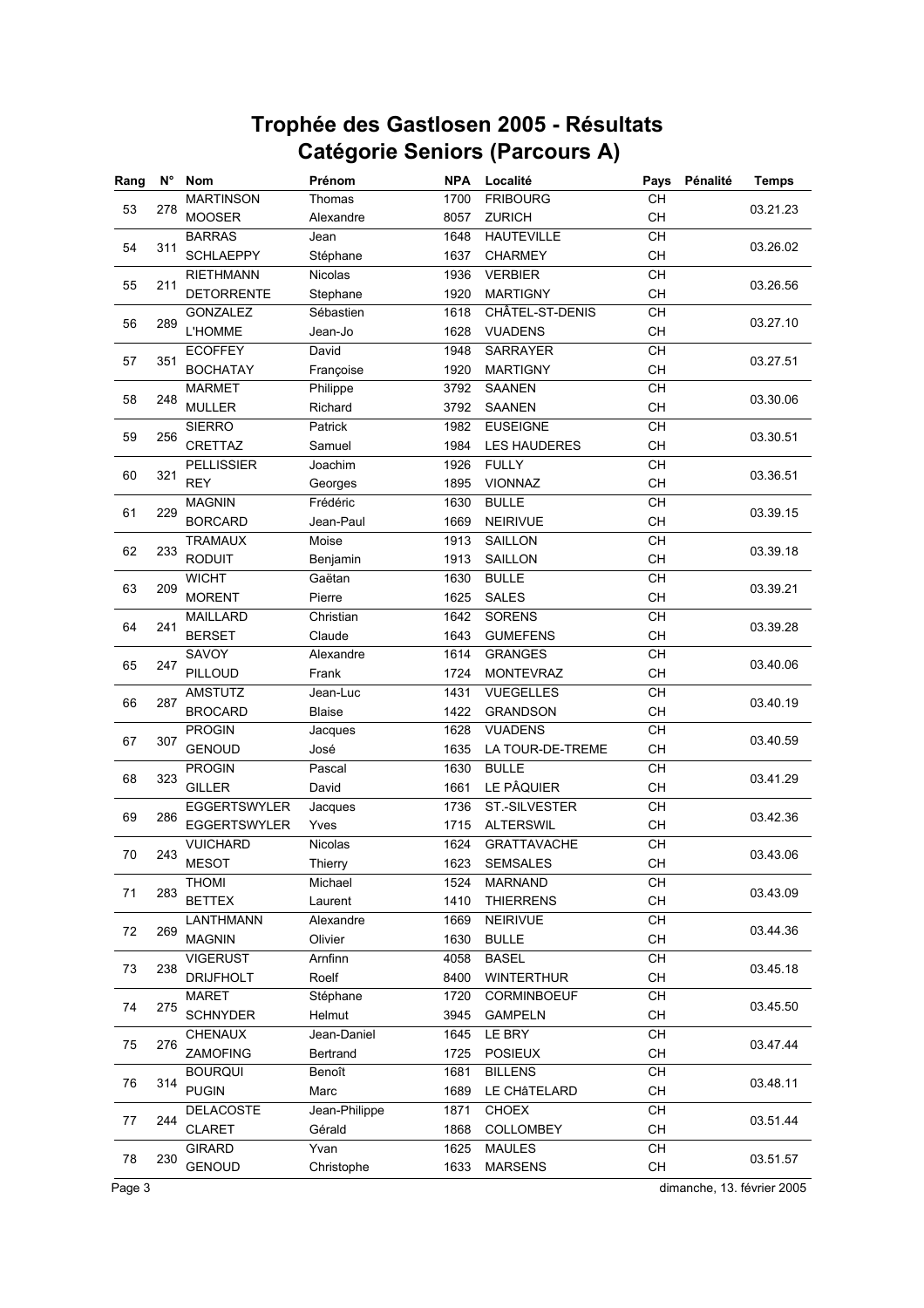| Rang | $N^{\circ}$ | Nom                  | Prénom        | <b>NPA</b> | Localité                                                                                                                                                                                                                                                                                                                                                                                                                                                                                                                                                                                                                                                                                                                                                                                                                                                          | Pays      | Pénalité | <b>Temps</b>                                                                                                                                                                                                                                                                                             |
|------|-------------|----------------------|---------------|------------|-------------------------------------------------------------------------------------------------------------------------------------------------------------------------------------------------------------------------------------------------------------------------------------------------------------------------------------------------------------------------------------------------------------------------------------------------------------------------------------------------------------------------------------------------------------------------------------------------------------------------------------------------------------------------------------------------------------------------------------------------------------------------------------------------------------------------------------------------------------------|-----------|----------|----------------------------------------------------------------------------------------------------------------------------------------------------------------------------------------------------------------------------------------------------------------------------------------------------------|
|      |             | <b>SCHUWEY</b>       | Philippe      | 1724       | LE MOURET                                                                                                                                                                                                                                                                                                                                                                                                                                                                                                                                                                                                                                                                                                                                                                                                                                                         | CH        |          |                                                                                                                                                                                                                                                                                                          |
| 79   | 277         | <b>KOLLY</b>         | Edmond        | 1731       | <b>EPENDES</b>                                                                                                                                                                                                                                                                                                                                                                                                                                                                                                                                                                                                                                                                                                                                                                                                                                                    | <b>CH</b> |          |                                                                                                                                                                                                                                                                                                          |
|      |             | <b>LEHNER</b>        | Roby          | 3916       | <b>FERDEN</b>                                                                                                                                                                                                                                                                                                                                                                                                                                                                                                                                                                                                                                                                                                                                                                                                                                                     | CH        |          |                                                                                                                                                                                                                                                                                                          |
| 80   | 225         | VAN DER SLUIS        | lebe          | 3939       | <b>EGGERBERG</b>                                                                                                                                                                                                                                                                                                                                                                                                                                                                                                                                                                                                                                                                                                                                                                                                                                                  | CH        |          | 03.52.03<br>03.52.07<br>03.52.15<br>03.53.09<br>03.55.05<br>03.57.46<br>03.58.45<br>03.59.07<br>03.59.25<br>04.01.37<br>04.02.22<br>04.02.28<br>04.03.25<br>04.04.02<br>04.05.32<br>04.05.52<br>04.06.00<br>04.12.36<br>04.14.56<br>04.17.09<br>04.20.05<br>04.20.43<br>04.20.46<br>04.20.50<br>04.22.38 |
|      |             | <b>RUFFIEUX</b>      | José          | 1783       | CH<br><b>PENSIER</b><br>CH<br><b>PENSIER</b><br><b>LA CURE</b><br><b>CH</b><br>CH<br><b>RIDDES</b><br>CH<br><b>ST-MARTIN</b><br>CH<br>LE BOUVERET<br>CH<br><b>CLARMONT</b><br>CH<br><b>ROLLE</b><br>LA ROCHE<br>CH<br>LA ROCHE<br><b>CH</b><br>CH<br><b>GRANDVILLARD</b><br><b>VUADENS</b><br><b>CH</b><br>CH<br><b>SIERRE</b><br><b>SIERRE</b><br><b>CH</b><br>CH<br>MT-PELERIN<br>CH<br><b>CORBEYRIER</b><br>CH<br><b>LA SAGNE</b><br><b>CH</b><br>LES PONTS-DE-MARTEL<br><b>CH</b><br><b>MARTIGNY</b><br>CН<br><b>MARTIGNY</b><br><b>FR</b><br>ANDILLY<br>CH<br>PLAN LES OUATES<br>CH<br><b>GLION</b><br><b>GLION</b><br><b>CH</b><br><b>CH</b><br><b>GUMEFENS</b><br><b>BULLE</b><br>CH<br>CH<br>ZWEISIMMEN<br>CH<br>ZWEISIMMEN<br><b>CH</b><br>CORSIER / VEVEY<br>CH<br><b>CLARMONT</b><br><b>BULLE</b><br><b>CH</b><br>CH<br>LE MOURET<br><b>RIAZ</b><br>CH |           |          |                                                                                                                                                                                                                                                                                                          |
| 81   | 266         | <b>RUFFIEUX</b>      | Marie-Claude  | 1783       |                                                                                                                                                                                                                                                                                                                                                                                                                                                                                                                                                                                                                                                                                                                                                                                                                                                                   |           |          |                                                                                                                                                                                                                                                                                                          |
|      |             | <b>BRUTTIN</b>       | Christophe    | 1265       |                                                                                                                                                                                                                                                                                                                                                                                                                                                                                                                                                                                                                                                                                                                                                                                                                                                                   |           |          |                                                                                                                                                                                                                                                                                                          |
| 82   | 207         | <b>FAVRE</b>         | Jean Maurice  | 1908       |                                                                                                                                                                                                                                                                                                                                                                                                                                                                                                                                                                                                                                                                                                                                                                                                                                                                   |           |          |                                                                                                                                                                                                                                                                                                          |
|      |             | <b>MOIX</b>          | <b>Didier</b> | 1969       |                                                                                                                                                                                                                                                                                                                                                                                                                                                                                                                                                                                                                                                                                                                                                                                                                                                                   |           |          |                                                                                                                                                                                                                                                                                                          |
| 83   | 301         | <b>GREPT</b>         | Alain         | 1897       |                                                                                                                                                                                                                                                                                                                                                                                                                                                                                                                                                                                                                                                                                                                                                                                                                                                                   |           |          |                                                                                                                                                                                                                                                                                                          |
|      |             | <b>WALCHLI</b>       | Nicolas       | 1127       |                                                                                                                                                                                                                                                                                                                                                                                                                                                                                                                                                                                                                                                                                                                                                                                                                                                                   |           |          |                                                                                                                                                                                                                                                                                                          |
| 84   | 268         | <b>TARANTINO</b>     | Frank         | 1180       |                                                                                                                                                                                                                                                                                                                                                                                                                                                                                                                                                                                                                                                                                                                                                                                                                                                                   |           |          |                                                                                                                                                                                                                                                                                                          |
|      |             | <b>BRODARD</b>       | Eric          | 1634       |                                                                                                                                                                                                                                                                                                                                                                                                                                                                                                                                                                                                                                                                                                                                                                                                                                                                   |           |          |                                                                                                                                                                                                                                                                                                          |
| 85   | 399         | <b>BRODARD</b>       | Philippe      | 1634       |                                                                                                                                                                                                                                                                                                                                                                                                                                                                                                                                                                                                                                                                                                                                                                                                                                                                   |           |          |                                                                                                                                                                                                                                                                                                          |
|      |             | <b>PROGIN</b>        | Cédric        | 1666       |                                                                                                                                                                                                                                                                                                                                                                                                                                                                                                                                                                                                                                                                                                                                                                                                                                                                   |           |          |                                                                                                                                                                                                                                                                                                          |
| 86   | 279         | <b>DEFOREL</b>       | Jean-Jacques  | 1628       |                                                                                                                                                                                                                                                                                                                                                                                                                                                                                                                                                                                                                                                                                                                                                                                                                                                                   |           |          |                                                                                                                                                                                                                                                                                                          |
|      |             | <b>BROCCARD</b>      | Alain         | 3960       |                                                                                                                                                                                                                                                                                                                                                                                                                                                                                                                                                                                                                                                                                                                                                                                                                                                                   |           |          |                                                                                                                                                                                                                                                                                                          |
| 87   | 239         | <b>BROCCARD</b>      | Nadine        | 3960       |                                                                                                                                                                                                                                                                                                                                                                                                                                                                                                                                                                                                                                                                                                                                                                                                                                                                   |           |          |                                                                                                                                                                                                                                                                                                          |
|      |             | <b>BOURNOUD</b>      | <b>Blaise</b> | 1801       |                                                                                                                                                                                                                                                                                                                                                                                                                                                                                                                                                                                                                                                                                                                                                                                                                                                                   |           |          |                                                                                                                                                                                                                                                                                                          |
| 88   | 249         | <b>BOURNOUD</b>      | Florian       | 1856       |                                                                                                                                                                                                                                                                                                                                                                                                                                                                                                                                                                                                                                                                                                                                                                                                                                                                   |           |          |                                                                                                                                                                                                                                                                                                          |
|      |             | <b>SCHMID</b>        | Jonathan      | 2314       |                                                                                                                                                                                                                                                                                                                                                                                                                                                                                                                                                                                                                                                                                                                                                                                                                                                                   |           |          |                                                                                                                                                                                                                                                                                                          |
| 89   | 305         | CASSI                | Steeve        | 2316       |                                                                                                                                                                                                                                                                                                                                                                                                                                                                                                                                                                                                                                                                                                                                                                                                                                                                   |           |          |                                                                                                                                                                                                                                                                                                          |
|      |             | <b>BENDER</b>        | Benoît        | 1920       |                                                                                                                                                                                                                                                                                                                                                                                                                                                                                                                                                                                                                                                                                                                                                                                                                                                                   |           |          |                                                                                                                                                                                                                                                                                                          |
| 90   | 285         | NICOLLERAT           | Henri         | 1920       |                                                                                                                                                                                                                                                                                                                                                                                                                                                                                                                                                                                                                                                                                                                                                                                                                                                                   |           |          |                                                                                                                                                                                                                                                                                                          |
|      |             | <b>PITTET</b>        | Alain         | 74350      |                                                                                                                                                                                                                                                                                                                                                                                                                                                                                                                                                                                                                                                                                                                                                                                                                                                                   |           |          |                                                                                                                                                                                                                                                                                                          |
| 91   | 240         | LUGEON               | Daniel        | 1228       |                                                                                                                                                                                                                                                                                                                                                                                                                                                                                                                                                                                                                                                                                                                                                                                                                                                                   |           |          |                                                                                                                                                                                                                                                                                                          |
|      |             | <b>MATHYS</b>        | Jean-Marc     | 1823       |                                                                                                                                                                                                                                                                                                                                                                                                                                                                                                                                                                                                                                                                                                                                                                                                                                                                   |           |          |                                                                                                                                                                                                                                                                                                          |
| 92   | 201         | <b>ROCHAT</b>        | Sébastien     | 1823       |                                                                                                                                                                                                                                                                                                                                                                                                                                                                                                                                                                                                                                                                                                                                                                                                                                                                   |           |          |                                                                                                                                                                                                                                                                                                          |
|      |             | <b>BRODARD</b>       | Patrick       | 1643       |                                                                                                                                                                                                                                                                                                                                                                                                                                                                                                                                                                                                                                                                                                                                                                                                                                                                   |           |          |                                                                                                                                                                                                                                                                                                          |
| 93   | 237         | <b>BRODARD</b>       | Frédéric      | 1630       |                                                                                                                                                                                                                                                                                                                                                                                                                                                                                                                                                                                                                                                                                                                                                                                                                                                                   |           |          |                                                                                                                                                                                                                                                                                                          |
|      |             | <b>TSCHANZ</b>       | Robert        | 3770       |                                                                                                                                                                                                                                                                                                                                                                                                                                                                                                                                                                                                                                                                                                                                                                                                                                                                   |           |          |                                                                                                                                                                                                                                                                                                          |
| 94   | 264         | <b>GYGER</b>         | Oliver        | 3770       |                                                                                                                                                                                                                                                                                                                                                                                                                                                                                                                                                                                                                                                                                                                                                                                                                                                                   |           |          |                                                                                                                                                                                                                                                                                                          |
|      |             | <b>BORLOZ</b>        | Patrick       | 1804       |                                                                                                                                                                                                                                                                                                                                                                                                                                                                                                                                                                                                                                                                                                                                                                                                                                                                   |           |          |                                                                                                                                                                                                                                                                                                          |
| 95   | 242         | <b>FUCHSMANN</b>     | Thierry       | 1127       |                                                                                                                                                                                                                                                                                                                                                                                                                                                                                                                                                                                                                                                                                                                                                                                                                                                                   |           |          |                                                                                                                                                                                                                                                                                                          |
|      |             | <b>FRAGNIERE</b>     | Marc          | 1630       |                                                                                                                                                                                                                                                                                                                                                                                                                                                                                                                                                                                                                                                                                                                                                                                                                                                                   |           |          |                                                                                                                                                                                                                                                                                                          |
| 96   | 270         | <b>ROOS</b>          | Damien        | 1724       |                                                                                                                                                                                                                                                                                                                                                                                                                                                                                                                                                                                                                                                                                                                                                                                                                                                                   |           |          |                                                                                                                                                                                                                                                                                                          |
|      |             | <b>PUGIN</b>         | Christophe    | 1632       |                                                                                                                                                                                                                                                                                                                                                                                                                                                                                                                                                                                                                                                                                                                                                                                                                                                                   |           |          |                                                                                                                                                                                                                                                                                                          |
| 97   | 315         | <b>JAQUET</b>        | Carole        | 1632       | <b>RIAZ</b>                                                                                                                                                                                                                                                                                                                                                                                                                                                                                                                                                                                                                                                                                                                                                                                                                                                       | CH        |          |                                                                                                                                                                                                                                                                                                          |
|      |             | <b>BLAUER</b>        | Alexandre     | 2740       | <b>MOUTIER</b>                                                                                                                                                                                                                                                                                                                                                                                                                                                                                                                                                                                                                                                                                                                                                                                                                                                    | CH        |          |                                                                                                                                                                                                                                                                                                          |
| 98   | 272         | <b>EGGENSCHWILER</b> | Patrice       | 2856       | <b>BOECOURT</b>                                                                                                                                                                                                                                                                                                                                                                                                                                                                                                                                                                                                                                                                                                                                                                                                                                                   | CH        |          |                                                                                                                                                                                                                                                                                                          |
|      |             | <b>JENNY</b>         | Christian     | 1253       | VANDOEUVRES                                                                                                                                                                                                                                                                                                                                                                                                                                                                                                                                                                                                                                                                                                                                                                                                                                                       | CH        |          |                                                                                                                                                                                                                                                                                                          |
| 99   | 253         | <b>ARTIQUE</b>       | Pierre-Alain  | 1290       | <b>VERSOIX</b>                                                                                                                                                                                                                                                                                                                                                                                                                                                                                                                                                                                                                                                                                                                                                                                                                                                    | CH        |          |                                                                                                                                                                                                                                                                                                          |
|      |             | ABBET                | Stéphane      | 1920       | <b>MARTIGNY</b>                                                                                                                                                                                                                                                                                                                                                                                                                                                                                                                                                                                                                                                                                                                                                                                                                                                   | CH        |          |                                                                                                                                                                                                                                                                                                          |
| 100  | 258         | <b>BUSSIEN</b>       | Laurent       | 1920       | <b>MARTIGNY</b>                                                                                                                                                                                                                                                                                                                                                                                                                                                                                                                                                                                                                                                                                                                                                                                                                                                   | CH        |          |                                                                                                                                                                                                                                                                                                          |
|      |             | <b>PHARISA</b>       | Olivier       | 1734       | <b>TENTLINGEN</b>                                                                                                                                                                                                                                                                                                                                                                                                                                                                                                                                                                                                                                                                                                                                                                                                                                                 | CH        |          |                                                                                                                                                                                                                                                                                                          |
| 101  | 232         | <b>MARTINELLI</b>    | Dominique     | 1630       | <b>BULLE</b>                                                                                                                                                                                                                                                                                                                                                                                                                                                                                                                                                                                                                                                                                                                                                                                                                                                      | CH        |          |                                                                                                                                                                                                                                                                                                          |
|      |             | <b>AYER</b>          | Sylvain       | 1880       | <b>BEX</b>                                                                                                                                                                                                                                                                                                                                                                                                                                                                                                                                                                                                                                                                                                                                                                                                                                                        | CH        |          |                                                                                                                                                                                                                                                                                                          |
| 102  | 271         | <b>NANCHEN</b>       | Steeve        | 3960       | <b>SIERRE</b>                                                                                                                                                                                                                                                                                                                                                                                                                                                                                                                                                                                                                                                                                                                                                                                                                                                     | CH        |          |                                                                                                                                                                                                                                                                                                          |
|      |             | <b>ROHRBASSER</b>    | Daniel        | 1791       | COURTAMAN                                                                                                                                                                                                                                                                                                                                                                                                                                                                                                                                                                                                                                                                                                                                                                                                                                                         | CH        |          |                                                                                                                                                                                                                                                                                                          |
| 103  | 293         | <b>MAURON</b>        | François      | 1623       | <b>SEMSALES</b>                                                                                                                                                                                                                                                                                                                                                                                                                                                                                                                                                                                                                                                                                                                                                                                                                                                   | CH        |          |                                                                                                                                                                                                                                                                                                          |
|      |             | <b>BARRAS</b>        | Jean-Paul     | 1636       | <b>BROC</b>                                                                                                                                                                                                                                                                                                                                                                                                                                                                                                                                                                                                                                                                                                                                                                                                                                                       | CH        |          |                                                                                                                                                                                                                                                                                                          |
| 104  | 436         | <b>BARRAS</b>        | Anthony       | 1636       | <b>BROC</b>                                                                                                                                                                                                                                                                                                                                                                                                                                                                                                                                                                                                                                                                                                                                                                                                                                                       | CH        |          | 04.23.18                                                                                                                                                                                                                                                                                                 |
|      |             |                      |               |            |                                                                                                                                                                                                                                                                                                                                                                                                                                                                                                                                                                                                                                                                                                                                                                                                                                                                   |           |          |                                                                                                                                                                                                                                                                                                          |

Page 4 dimanche, 13. février 2005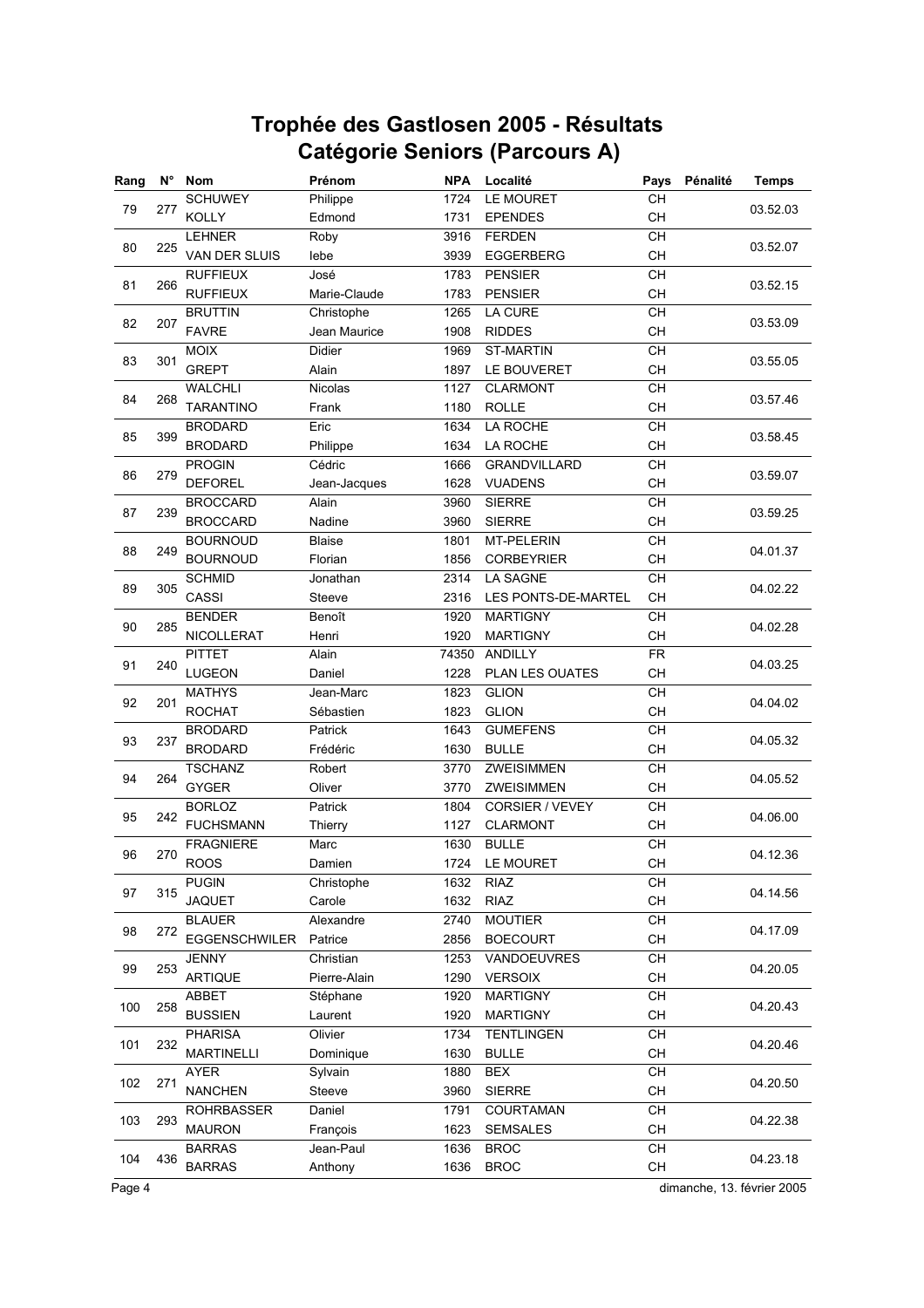| Rang | N°         | <b>Nom</b>        | Prénom        | <b>NPA</b>    | Localité                 | Pays      | Pénalité | <b>Temps</b>                                                                                                                     |
|------|------------|-------------------|---------------|---------------|--------------------------|-----------|----------|----------------------------------------------------------------------------------------------------------------------------------|
|      |            | <b>CHOFFET</b>    | Marc          | 1653          | CHATEL-SUR-MONTSALV      | <b>CH</b> |          | 04.28.29<br>04.28.58<br>04.31.10<br>04.31.13<br>04.31.22<br>04.34.45<br>04.35.09<br>04.36.39<br>04.38.45<br>04.41.04<br>05.00.54 |
| 105  | 252        | <b>PROBST</b>     | Steve         | 2072          | <b>ST-BLAISE</b>         | <b>CH</b> |          |                                                                                                                                  |
|      |            | <b>SITTINGER</b>  | Alain         | 1865          | <b>LES DIABLERETS</b>    | <b>CH</b> |          |                                                                                                                                  |
| 106  | 296        | <b>CARREL</b>     | Patrice       | 1865          | <b>LES DIABLERETS</b>    | <b>CH</b> |          |                                                                                                                                  |
|      |            | <b>WARIDEL</b>    | François      | 1009          | <b>PULLY</b>             | <b>CH</b> |          |                                                                                                                                  |
| 107  | 282        | <b>DENTAN</b>     | Corinne       | 1009          | <b>PULLY</b>             | <b>CH</b> |          |                                                                                                                                  |
|      |            | <b>MISCHLER</b>   | Maurice       | 1066          | <b>EPALINGES</b>         | <b>CH</b> |          |                                                                                                                                  |
| 108  | 223        | <b>HOFFMANN</b>   | Damien        | 1004          | LAUSANNE                 | <b>CH</b> |          |                                                                                                                                  |
|      |            | <b>EMERI</b>      | Jean-Francois | 007 laus ANNE |                          | <b>CH</b> |          |                                                                                                                                  |
| 109  | 274        | <b>SANTACROCE</b> | Angelo        | 1412 ursir NS |                          | <b>CH</b> |          |                                                                                                                                  |
| 110  |            | <b>GUILLET</b>    | Olivier       | 1638          | <b>MORLON</b>            | <b>CH</b> |          |                                                                                                                                  |
|      | 202<br>221 | <b>SCHUWEY</b>    | <b>Markus</b> | 1656          | <b>JAUN</b>              | <b>CH</b> |          |                                                                                                                                  |
|      |            | <b>MAITRE</b>     | Régis         | 1985          | LA SAGE                  | <b>CH</b> |          |                                                                                                                                  |
| 111  |            | <b>GASPOZ</b>     | Cedric        | 1985          | LA FORCLAZ               | <b>CH</b> |          |                                                                                                                                  |
|      |            | <b>TALAMONA</b>   | Marcel        | 1630          | <b>BULLE</b>             | <b>CH</b> |          |                                                                                                                                  |
| 112  | 227        | <b>GOLFETTO</b>   | Christophe    | 1302          | <b>VUFFLENS-LA-VILLE</b> | <b>CH</b> |          |                                                                                                                                  |
|      |            | <b>MAGNIN</b>     | Michel        | 1637          | <b>CHARMEY</b>           | <b>CH</b> |          |                                                                                                                                  |
| 113  | 234        | <b>FAVRE</b>      | Cédric        | 1663          | PRINGY-GRUYERES          | <b>CH</b> |          |                                                                                                                                  |
|      |            | <b>SCIBOZ</b>     | Pierre        | 1700          | <b>FRIBOURG</b>          | <b>CH</b> |          |                                                                                                                                  |
| 114  | 298        | <b>CHASSOT</b>    | Frédéric      | 1723          | <b>MARLY</b>             | <b>CH</b> |          |                                                                                                                                  |
|      |            | <b>RAUSIS</b>     | Pascal        | 1634          | LA ROCHE                 | <b>CH</b> |          |                                                                                                                                  |
| 115  | 273        | <b>RAUSIS</b>     | Pierre-Yves   | 1920          | <b>MARTIGNY</b>          | <b>CH</b> |          |                                                                                                                                  |
| 116  |            | <b>PECLARD</b>    | Etienne       | 1801          | <b>MONT PELERIN</b>      | <b>CH</b> |          |                                                                                                                                  |
|      | 246        | <b>GRUNBERG</b>   | Sebastien     | 1004          | <b>LAUSANNE</b>          | <b>CH</b> |          | 05.14.43                                                                                                                         |
| 117  |            | <b>PITTET</b>     | Martine       | 1681          | <b>BILLENS</b>           | <b>CH</b> |          |                                                                                                                                  |
|      | 313        | <b>BOURQUI</b>    | Hervé         | 1681          | <b>BILLENS</b>           | CH        |          | 05.28.38                                                                                                                         |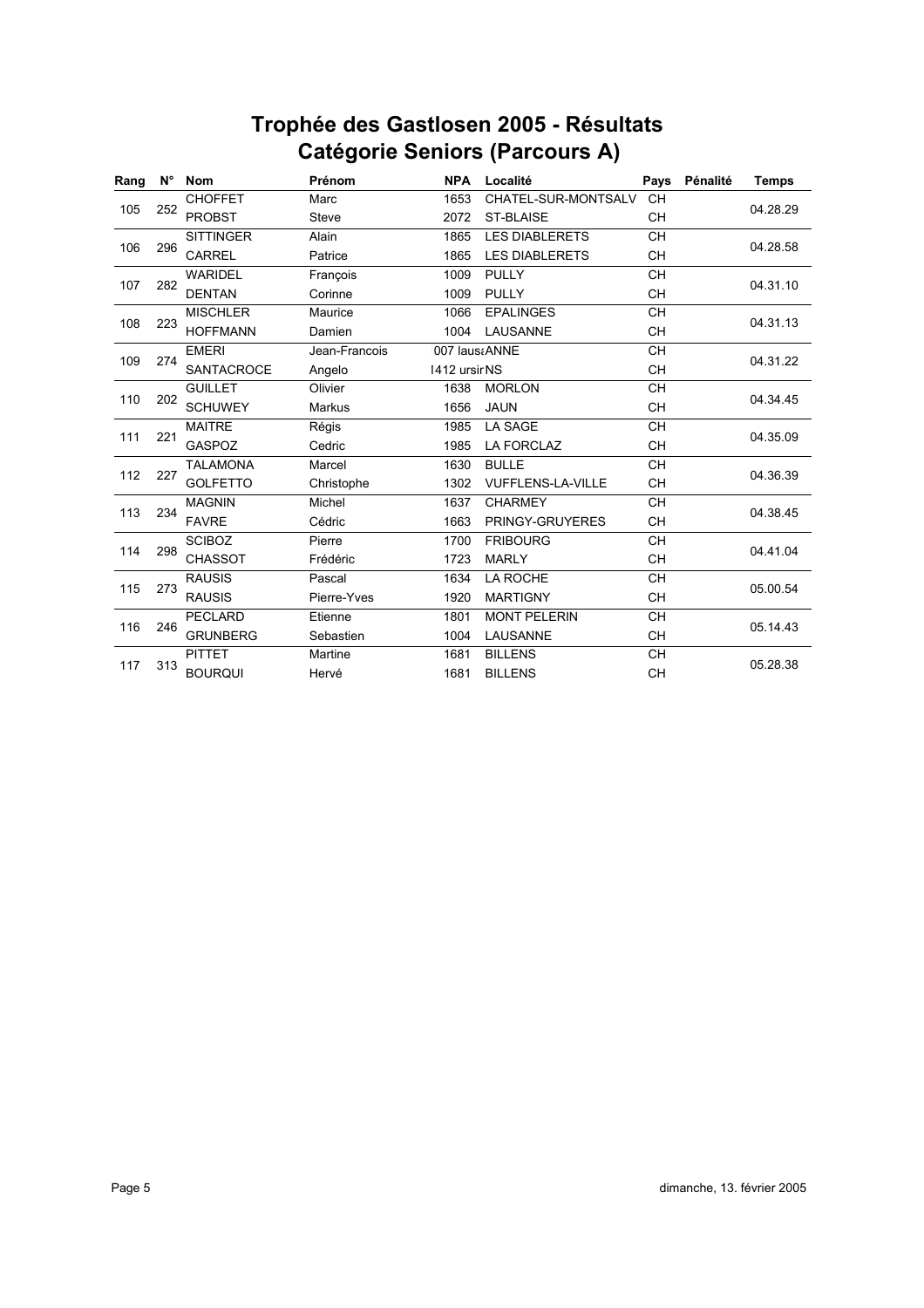| Rang | N°  | <b>Nom</b>         | Prénom     | <b>NPA</b> | Localité            | Pays      | Pénalité | <b>Temps</b> |
|------|-----|--------------------|------------|------------|---------------------|-----------|----------|--------------|
|      |     | <b>BRUCHEZ</b>     | Pierre     | 1926       | <b>FULLY</b>        | CН        |          |              |
|      | 377 | <b>RICHARD</b>     | Alain      | 1902       | <b>EVIONNAZ</b>     | CН        |          | 02.17.44     |
|      |     | <b>CHARRIERE</b>   | Eric       | 1654       | <b>CERNIAT</b>      | <b>CH</b> |          |              |
| 2    | 370 | <b>BOURDILLOUD</b> | Christophe | 1637       | <b>CHARMEY</b>      | CН        |          | 02.30.39     |
| 3    |     | <b>PIASENTA</b>    | Gaël       | 1922       | <b>SALVAN</b>       | <b>CH</b> |          |              |
|      | 374 | <b>ROULET</b>      | Michaël    | 1923       | <b>LE TRETIEN</b>   | CН        |          | 03.22.29     |
|      |     | <b>FOURNIER</b>    | Lucien     | 1950       | <b>SION</b>         | <b>CH</b> |          |              |
| 4    | 372 | <b>PERNET</b>      | Manu       | 1950       | <b>SION</b>         | CН        |          | 03.29.48     |
|      |     | <b>CHARRIERE</b>   | Alain      | 1654       | <b>CERNIAT</b>      | <b>CH</b> |          |              |
| 5    | 376 | <b>PUGIN</b>       | Marcel     | 1689       | <b>LE CHATELARD</b> | CН        |          | 03.30.54     |
| 6    |     | <b>RUFFIEUX</b>    | Benoît     | 1654       | <b>CERNIAT</b>      | <b>CH</b> |          |              |
|      | 373 | <b>BAPST</b>       | Philippe   | 1634       | LA ROCHE            | CН        |          | 03.42.54     |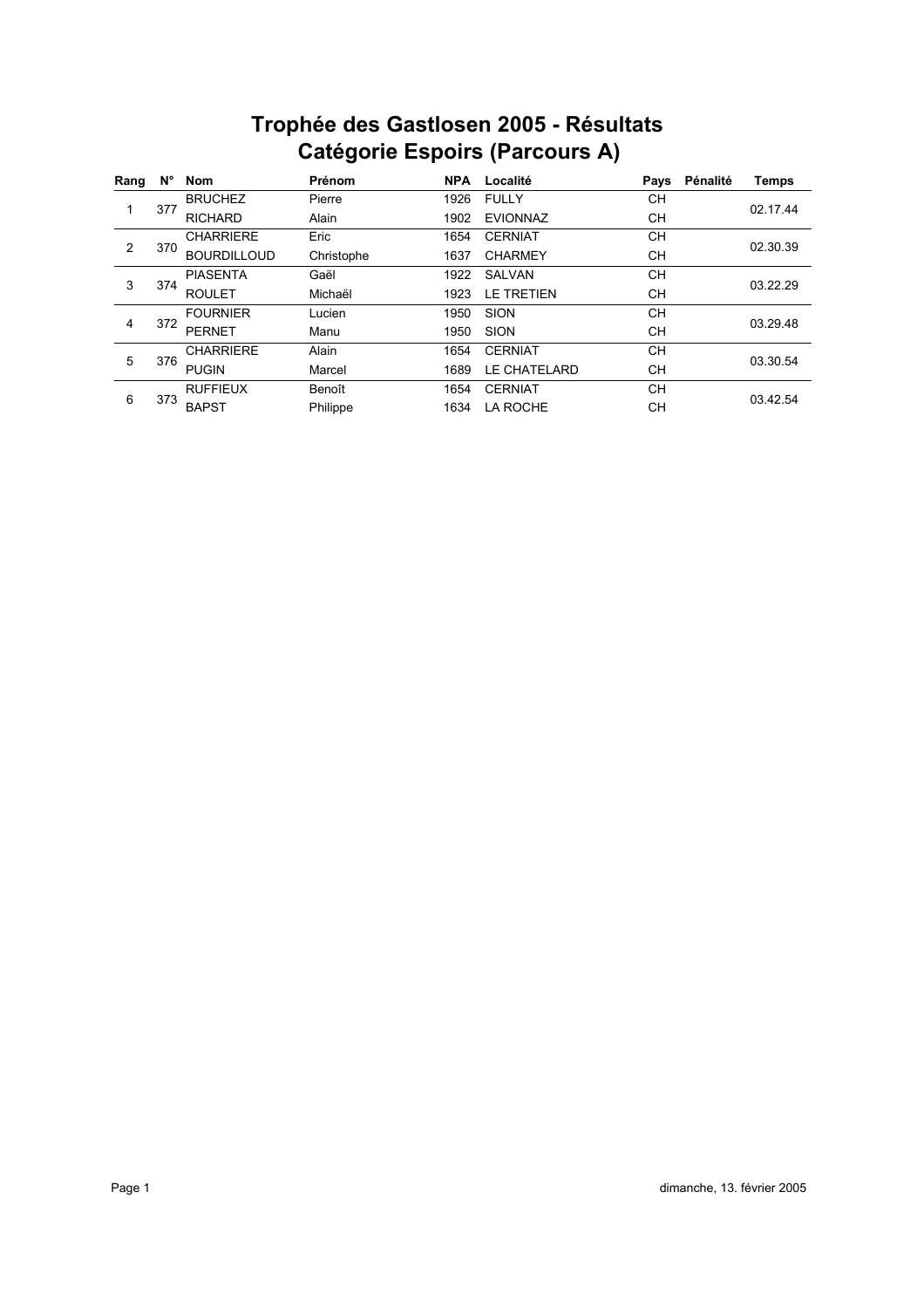| Rang | N°       | <b>Nom</b>       | Prénom       | <b>NPA</b> | Localité           | Pays      | Pénalité | <b>Temps</b>         |
|------|----------|------------------|--------------|------------|--------------------|-----------|----------|----------------------|
|      |          | <b>DAUCOURT</b>  | Chantal      | 1073       | MOLLIE-MARGOT      | <b>CH</b> |          |                      |
| 1    | 355      | VAUDAN           | Mary-Jérôme  | 1934       | <b>MONTAGNIER</b>  | <b>CH</b> |          | 03.10.57             |
|      |          | <b>PHARISA</b>   | Fabienne     | 1665       | <b>ESTAVANNENS</b> | <b>CH</b> |          |                      |
| 2    | 356      | <b>BORCARD</b>   | Colette      | 1669       | <b>NEIRIVUE</b>    | CН        |          | 03.20.15             |
|      |          | <b>DIAQUE</b>    | Christine    | 1870       | <b>MONTHEY</b>     | <b>CH</b> |          |                      |
| 3    | 352      | <b>REY</b>       | Annick       | 1966       | <b>AYENT</b>       | CН        |          | 03.22.47             |
|      |          | <b>MARTINSON</b> | Catherine    | 1700       | <b>FRIBOURG</b>    | <b>CH</b> |          |                      |
| 4    | 357      | <b>MEMBREZ</b>   | Isabelle     | 1789       | <b>LUGNORRES</b>   | CН        |          | 03.37.21             |
|      | 5<br>360 | <b>ROH</b>       | Marie-Louise | 1957       | <b>ARDON</b>       | <b>CH</b> |          |                      |
|      |          | <b>RICHARD</b>   | Sylvie       | 1948       | <b>SARREYER</b>    | <b>CH</b> |          |                      |
|      |          | <b>MARTI</b>     | Vreni        | 3818       | <b>GRINDELWALD</b> | CН        |          | 03.46.04<br>04.01.18 |
| 6    | 350      | <b>BRAWAND</b>   | Erika        | 3818       | <b>GRINDELWALD</b> | <b>CH</b> |          |                      |
|      |          | <b>RAUBER</b>    | Marlyse      | 1717       | <b>ST. URSEN</b>   | <b>CH</b> |          |                      |
| 7    | 353      | HAYOZ            | Andrea       | 1715       | <b>ALTERSWIL</b>   | CH        |          | 04.32.56             |
|      |          | <b>JAQUET</b>    | Pierrette    | 1630       | <b>BULLE</b>       | CН        |          |                      |
| 8    | 354      | <b>SALLIN</b>    | Elisabeth    | 1630       | <b>BULLE</b>       | CН        |          | 04.36.05             |
|      |          | <b>CLEMENT</b>   | Fabienne     | 1628       | <b>VUADENS</b>     | <b>CH</b> |          |                      |
| 9    | 364      | <b>BRODARD</b>   | Valérie      | 1634       | LA ROCHE           | CН        |          | 04.37.34             |
|      |          | <b>CHATAGNY</b>  | Elisabeth    | 8057       | <b>ZURICH</b>      | CH        |          |                      |
| 10   | 358      | <b>BONNY</b>     | Chantal      | 1728       | <b>ROSSENS</b>     | CН        |          | 04.40.02             |
| 11   |          | <b>BARRAS</b>    | Sylviane     | 1636       | <b>BROC</b>        | CH        |          |                      |
|      | 365      | <b>BLANC</b>     | Françoise    | 1618       | CHÂTEL-ST-DENIS    | <b>CH</b> |          | 04.59.27             |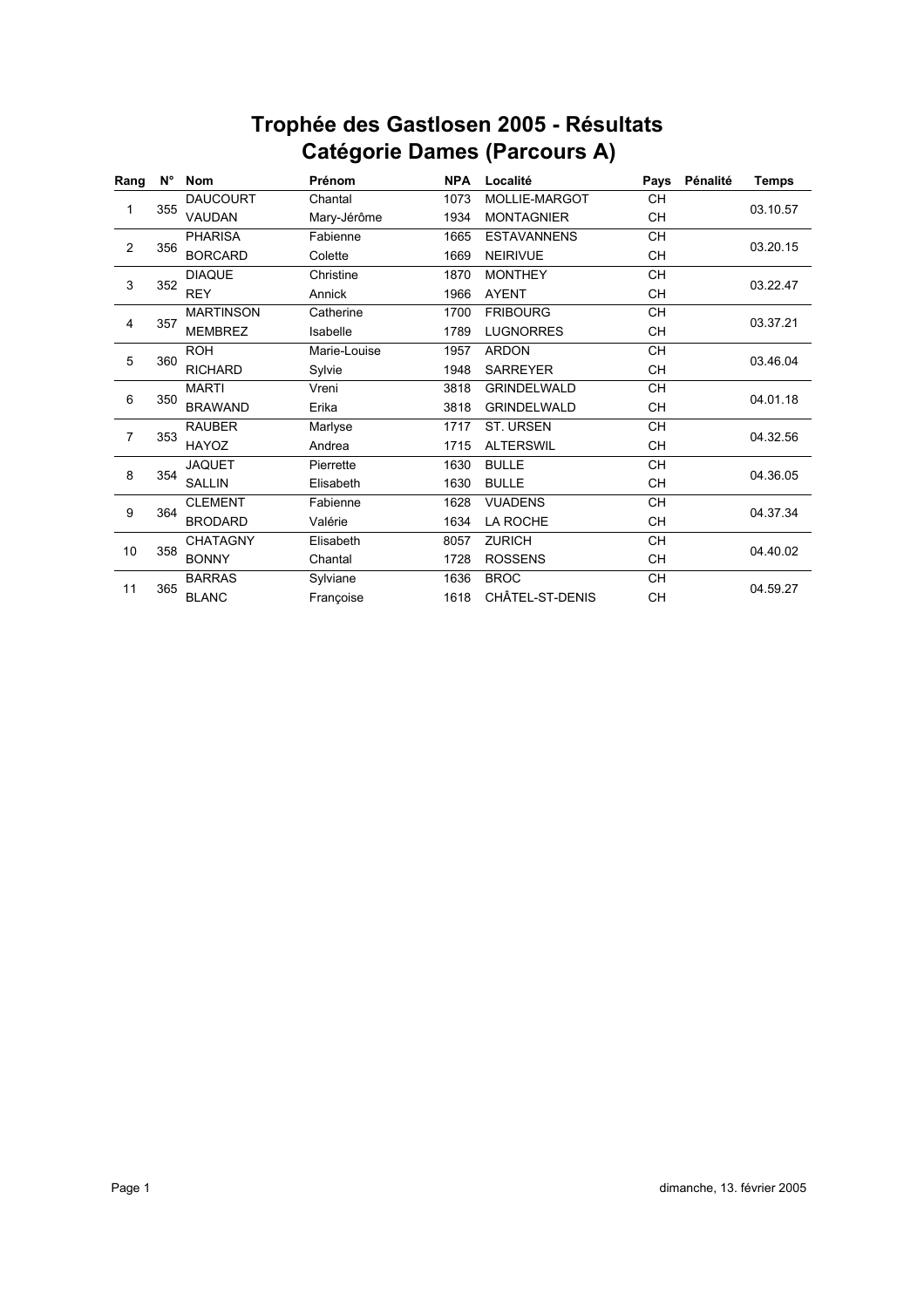| Rang                    | $N^{\circ}$ | <b>Nom</b>         | Prénom         | <b>NPA</b> | Localité             | Pays            | Pénalité | <b>Temps</b> |
|-------------------------|-------------|--------------------|----------------|------------|----------------------|-----------------|----------|--------------|
|                         | 385         | <b>CHARRIERE</b>   | <b>Nicolas</b> | 1654       | <b>CERNIAT</b>       | CH              |          |              |
| 1                       |             | <b>BOCHUD</b>      | Gérard         | 1653       | CHATEL-SUR-MONTSALV  | <b>CH</b>       |          | 02.29.36     |
|                         |             | <b>DEVAUD</b>      | Daniel         | 1623       | <b>SEMSALES</b>      | CH              |          |              |
| $\overline{\mathbf{c}}$ | 401         | <b>PACHE</b>       | Jean-Claude    | 1690       | LUSSY                | CH              |          | 02.32.42     |
|                         |             | DE CACHARD         | François       | 5303       | WÜRENLINGEN          | CH              |          |              |
| 3                       | 392         | <b>MEYER</b>       | Alain          | 1630       | <b>BULLE</b>         | CH              |          | 02.43.47     |
|                         |             | <b>BOSSEL</b>      | Gérald         | 1609       | <b>ST-MARTIN</b>     | <b>CH</b>       |          |              |
| 4                       | 384         | <b>CURRAT</b>      | Philippe       | 1611       | LE CRET              | <b>CH</b>       |          | 02.46.29     |
|                         |             | AUF DER MAUR       | Hans           | 6430       | <b>SCHWYZ</b>        | <b>CH</b>       |          |              |
| 5                       | 409         | <b>NIDEROST</b>    | Beat           | 6430       | <b>SCHWYZ</b>        | CH              |          | 02.52.08     |
|                         |             | <b>BUCHS</b>       | Gérard         | 1634       | LA ROCHE             | CH              |          |              |
| 6                       | 432         | <b>MOOSER</b>      | Erwin          | 1656       | <b>JAUN</b>          | <b>CH</b>       |          | 02.59.25     |
|                         |             | <b>MONNET</b>      | Hubert         | 1997       | HAUTE-NENDAZ         | <b>CH</b>       |          |              |
| 7                       | 381         | <b>RAYMOND</b>     | Beney          | 1902       | <b>EVIONNAZ</b>      | <b>CH</b>       |          | 03.00.39     |
|                         |             | <b>RAMA</b>        | Serge          | 1920       | <b>MARTIGNY</b>      | CH              |          |              |
| 8                       | 410         | <b>MAURAUX</b>     | Patrice        | 1742       | <b>AUTIGNY</b>       | <b>CH</b>       |          | 03.05.24     |
|                         |             | <b>DELITROZ</b>    | Jean-Marcel    | 1941       | <b>VOLLEGES</b>      | CH              |          |              |
| 9                       | 408         | <b>TERRETTAZ</b>   | Rodrigue       | 1934       | LE CHABLE            | CH              |          | 03.06.00     |
|                         |             | <b>SERMIER</b>     | Luc            | 3965       | <b>CHIPPIS</b>       | $\overline{CH}$ |          |              |
| $10$                    | 388         | <b>JOLLIEN</b>     | Eric           | 1965       | <b>SAVIESE</b>       | CH              |          | 03.07.12     |
|                         |             | <b>COUDRAY</b>     | Christian      | 3963       | <b>CRANS-MONTANA</b> | CH              |          |              |
| 11                      | 394         | <b>WENGER</b>      | Grégoire       | 1963       | <b>VETROZ</b>        | <b>CH</b>       |          | 03.08.29     |
|                         |             | LANTHMANN          | Pierre-Bernard | 1669       | <b>NEIRIVUE</b>      | CH              |          |              |
| 12                      | 400         | <b>BUSSARD</b>     | François       | 1669       | <b>NEIRIVUE</b>      | <b>CH</b>       |          | 03.10.43     |
|                         |             | <b>MOULIN</b>      | Christophe     | 1898       | ST-GINGOLPH          | CH              |          |              |
| 13                      | 389         | <b>FILLIEZ</b>     | Johann         | 1920       | <b>MARTIGNY</b>      | <b>CH</b>       |          | 03.13.58     |
|                         | 386         | <b>RABOUD</b>      | <b>Bruno</b>   | 1638       | <b>MORLON</b>        | CH              |          |              |
| 14                      |             | <b>CHARRIERE</b>   | Roland         | 1628       | <b>VUADENS</b>       | CH              |          | 03.21.52     |
|                         |             | <b>CLEMENT</b>     | Serge          | 1680       | <b>ROMONT</b>        | CH              |          |              |
| 15                      | 395         | <b>DUC</b>         | Christian      | 1670       | <b>URSY</b>          | <b>CH</b>       |          | 03.30.45     |
|                         | 404         | <b>STREUN</b>      | Jürg           | 3705       | <b>FAULENSEE</b>     | <b>CH</b>       |          |              |
| 16                      |             | <b>AMMETER</b>     | Manfred        | 3700       | <b>SPIEZ</b>         | CH              |          | 03.32.31     |
|                         |             | <b>DUCRET</b>      | Romain         | 1724       | <b>FERPICLOZ</b>     | CH              |          |              |
| 17                      | 382         | SAVOY              | Jean-François  | 1752       | VILLARS-S-GLANE      | CH              |          | 03.37.55     |
|                         | 402         | ZAHND              | Philippe       | 1800       | <b>VEVEY</b>         | <b>CH</b>       |          |              |
| 18                      |             | <b>CAVIN</b>       | Gilbert        | 1803       | <b>CHARDONNE</b>     | <b>CH</b>       |          | 03.47.02     |
| 19                      | 405         | <b>MARADAN</b>     | Jean-Daniel    | 1667       | <b>ENNEY</b>         | CH              |          | 03.49.02     |
|                         |             | <b>BEAUD</b>       | Gaston         | 1666       | GRANDVILLARD         | CH              |          |              |
|                         |             | <b>GABLER</b>      | Clark          | 1040       | VILLARS-LE-TERROIR   | СH              |          | 04.02.33     |
| 20                      | 396         | <b>FAVRE</b>       | Guy            | 3963       | CRANS-MONTANA        | CH              |          |              |
|                         |             | <b>VOGELI</b>      | Yves           | 1863       | CERGNAT              | CH              |          |              |
| 21                      | 393         | <b>TCHAGAUNOVA</b> | Philippe       | 1112       | <b>ECHICHENS</b>     | CH              |          | 04.04.23     |
|                         |             | <b>CURRAT</b>      | Michel         | 1630       | <b>BULLE</b>         | CH              |          |              |
| 22                      | 434         | <b>BLANC</b>       | Arthur         | 1630       | <b>BULLE</b>         | CH              |          | 04.11.59     |
|                         |             | <b>BOCHUD</b>      | Christophe     | 1630       | <b>BULLE</b>         | CH              |          |              |
| 23                      | 391         | <b>BOCHUD</b>      | Robert         | 1633       | <b>VUIPPENS</b>      | CH              |          | 04.23.24     |
|                         |             | <b>ALLAMAN</b>     | Jean-Daniel    | 1524       | <b>MARNAND</b>       | CH              |          |              |
| 24                      | 397         | <b>REMY</b>        | Claude         | 1637       | <b>CHARMEY</b>       | CH              |          | 04.40.13     |
|                         |             | <b>NANCHEN</b>     | Gilbert        | 3960       | <b>SIERRE</b>        | CH              |          |              |
| 25                      | 411         | ANDREY             | Jean-Claude    | 1305       | PENTHALAZ            | CH              |          | 04.40.54     |
|                         |             | <b>SCHEUNER</b>    | Rolf           | 1623       | <b>SEMSALES</b>      | CH              |          |              |
| 26                      | 403         | <b>BEAUD</b>       | Christophe     | 8806       | <b>BACH</b>          | CH              |          | 04.43.15     |

Page 1 dimanche, 13. février 2005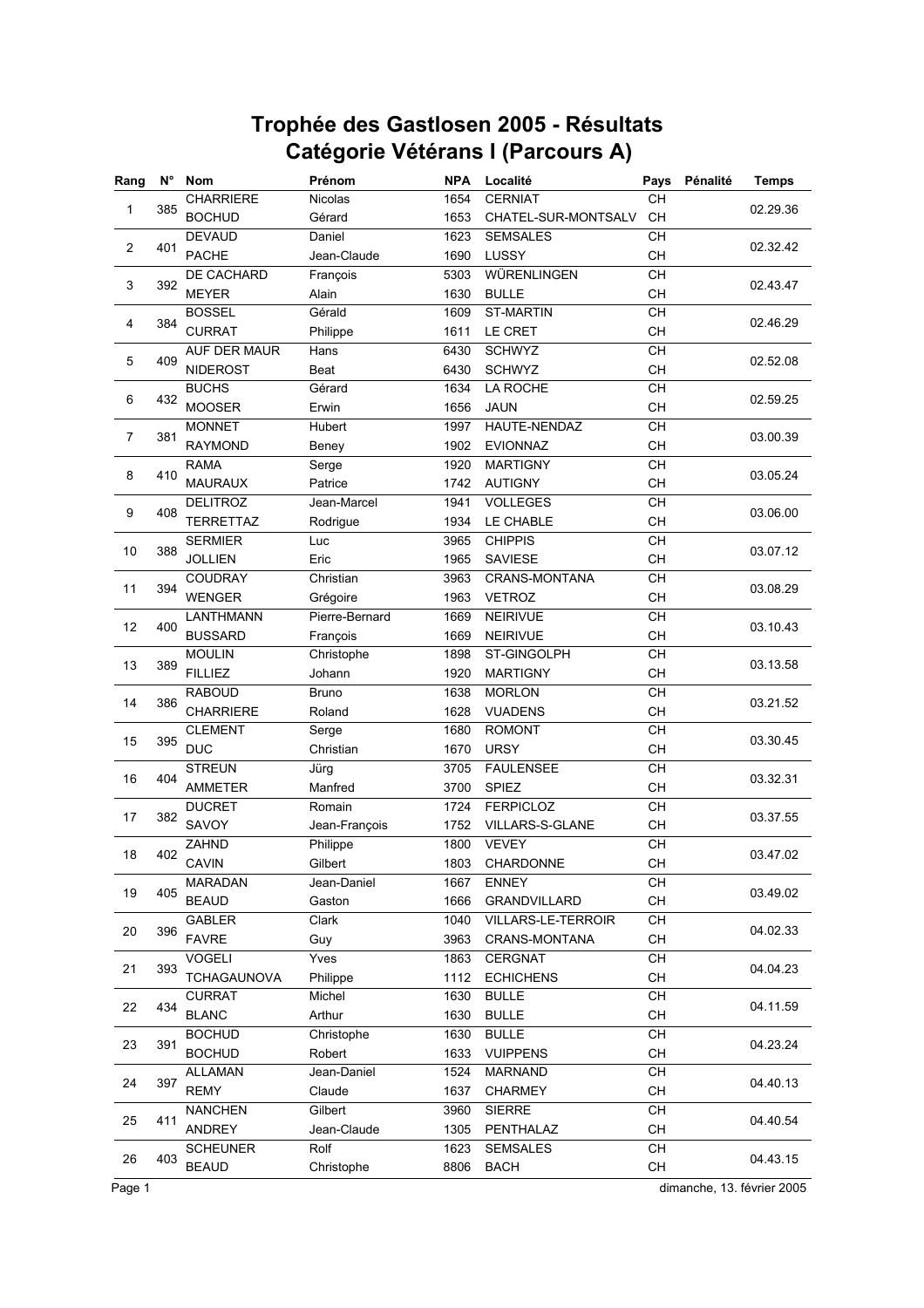| Rang $N^{\circ}$ Nom |     |              | <b>Prénom</b> | <b>NPA</b> Localité     |      | Pays Pénalité | Temps    |
|----------------------|-----|--------------|---------------|-------------------------|------|---------------|----------|
|                      |     | DUCA         | Giovanni      | 1012 LAUSANNE           | CН   |               |          |
|                      | 390 | <b>PEERS</b> | Steven        | 1092 BELMONT-SUR-LAUSAN | - CH |               | 05.05.13 |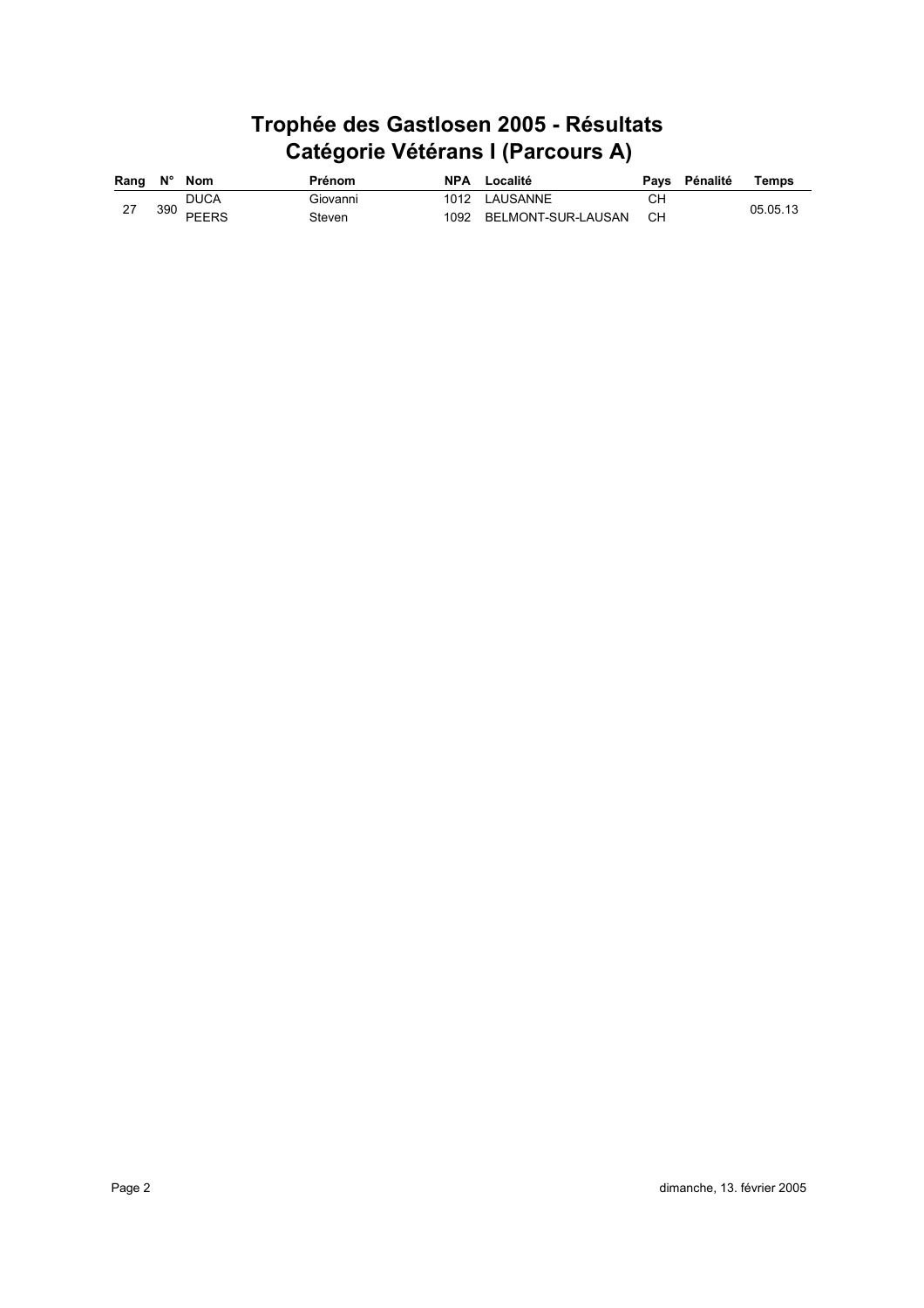# **Catégorie Vétérans II (Parcours A) Trophée des Gastlosen 2005 - Résultats**

| Rang | N°  | Nom            | <b>Prénom</b>  | <b>NPA</b> | Localité      | Pays      | Pénalité | Temps                                        |
|------|-----|----------------|----------------|------------|---------------|-----------|----------|----------------------------------------------|
|      |     | <b>RYTER</b>   | Daniel         | 1012       | LAUSANNE      | CН        |          |                                              |
|      | 430 | <b>DUPONT</b>  | Francis        | 1680       | <b>ROMONT</b> | CН        |          | 02.49.47<br>03.40.55<br>04.19.23<br>04.20.57 |
|      |     | <b>OEHRLI</b>  | Hansruedi      | 3780       | <b>GSTAAD</b> | <b>CH</b> |          |                                              |
| 2    | 431 | LINDER         | Ernst          | 3785       | <b>GSTEIG</b> | CН        |          |                                              |
|      |     | <b>BRODARD</b> | <b>Francis</b> | 1740       | <b>NEYRUZ</b> | CН        |          |                                              |
| 3    | 437 | <b>BRODARD</b> | <b>Hubert</b>  | 1634       | LA ROCHE      | CН        |          |                                              |
| 4    |     | <b>OBERSON</b> | Daniel         | 1634       | LA ROCHE      | CН        |          |                                              |
|      | 435 | <b>MARADAN</b> | Georges        | 1649       | PONT-LA-VILLE | CН        |          |                                              |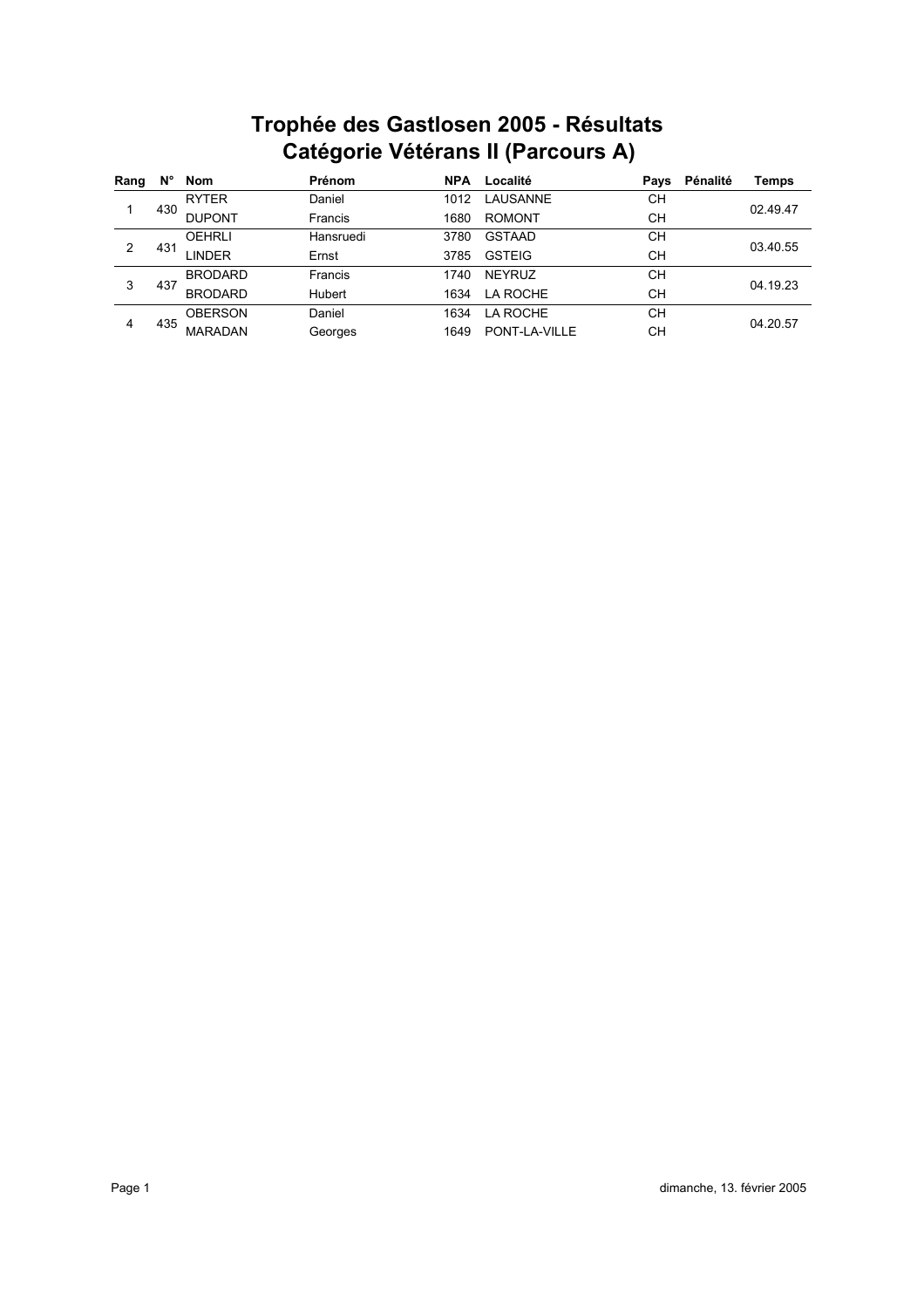| Rang           |     | N° Nom              | Prénom         | <b>NPA</b> | Localité            | Pays      | Pénalité | <b>Temps</b>                                                                                 |
|----------------|-----|---------------------|----------------|------------|---------------------|-----------|----------|----------------------------------------------------------------------------------------------|
|                |     | <b>KESSLER</b>      | Bertrand       | 1693       | ORSONNENS           | CH        |          | 01.36.25                                                                                     |
| 1              | 513 | <b>RUTSCHO</b>      | Stéphane       | 1632       | <b>RIAZ</b>         | CH        |          |                                                                                              |
|                |     | <b>SCHUWEY</b>      | Viktor         | 3097       | LIEBEFELD           | CH        |          |                                                                                              |
| $\overline{2}$ | 544 | <b>MOOSER</b>       | Markus         | 1637       | <b>CHARMEY</b>      | CH        |          | 01.37.39                                                                                     |
|                |     | <b>REMY</b>         | Philippe       | 1630       | <b>BULLE</b>        | CH        |          |                                                                                              |
| 3              | 528 | <b>VIENNE</b>       | Alain          | 1628       | <b>VUADENS</b>      | CH        |          | 01.45.25                                                                                     |
|                |     | <b>GRANDJEAN</b>    | <b>Boris</b>   | 1635       | LA TOUR-DE-TREME    | <b>CH</b> |          |                                                                                              |
| 4              | 531 | <b>GAUDARD</b>      | Olivier        | 1625       | <b>SALES</b>        | CH        |          | 01.47.57                                                                                     |
|                |     | <b>PITTET</b>       | Jean-Philippe  | 1053       | BRETIGNY-SUR-MORREN | <b>CH</b> |          |                                                                                              |
| 5              | 543 | <b>GIGANDET</b>     | Fabienne       | 1040       | <b>ECHALLENS</b>    | CH        |          | 01.50.30                                                                                     |
|                |     | <b>SCHUWEY</b>      | Freddy         | 1635       | LA TOUR DE TREME    | CH        |          |                                                                                              |
| 6              | 517 | <b>MOREL</b>        | Alain          | 1630       | <b>BULLE</b>        | <b>CH</b> |          | 01.53.48                                                                                     |
|                |     | <b>GRANDJEAN</b>    | Didier         | 1635       | LA TOUR-DE-TREME    | CH        |          |                                                                                              |
| $\overline{7}$ | 506 | <b>OBERSON</b>      | Alain          | 1627       | VAULRUZ             | <b>CH</b> |          | 01.54.32                                                                                     |
|                |     | ODY                 | Damien         | 1642       | <b>SORENS</b>       | CH        |          |                                                                                              |
| 8              | 549 | <b>COURTIN</b>      | Richard        | 1663       | <b>EPAGNY</b>       | <b>CH</b> |          | 01.58.29                                                                                     |
|                |     | <b>BLANC</b>        | Aude           | 1926       | <b>FULLY</b>        | CH        |          |                                                                                              |
| 9              | 519 | <b>LUISIER</b>      | Anne-Laure     | 1926       | <b>FULLY</b>        | CH        |          | 01.58.37                                                                                     |
|                |     | <b>CHARDONNENS</b>  | Jean-Côme      | 1870       | <b>MONTHEY</b>      | CH        |          |                                                                                              |
| 10             | 523 | <b>PUTALLAZ</b>     | Xavier         | 1967       | <b>BRAMOIS</b>      | <b>CH</b> |          | 02.07.22                                                                                     |
|                |     | <b>PERNET</b>       | Patrice        | 1669       | <b>NEIRIVUE</b>     | CH        |          |                                                                                              |
| 11             | 512 | L'HOMME             | Pascal         | 1617       | <b>TATROZ</b>       | CН        |          | 02.08.07                                                                                     |
|                |     | <b>GREMAUD</b>      | Philippe       | 1670       | <b>URSY</b>         | CH        |          |                                                                                              |
| 12             | 516 | <b>DORTHE</b>       | Laurent        | 1670       | <b>URSY</b>         | <b>CH</b> |          | 02.09.34                                                                                     |
|                |     | WILLI               | Roland         | 1719       | <b>BRUNISRIED</b>   | CH        |          |                                                                                              |
| 13             | 540 | <b>EGGER</b>        | Iwan           | 1716       | <b>PLAFFEIEN</b>    | <b>CH</b> |          | 02.12.21                                                                                     |
|                |     | <b>SILITCH</b>      | Nina           | 1885       | <b>CHESIERES</b>    | CH        |          |                                                                                              |
| 14             | 349 | <b>WRIGHT</b>       | Tracey         | 1884       | <b>HEUMOZ</b>       | CH        |          | 02.15.48                                                                                     |
|                |     | CHABLOZ             | Christophe     | 1660       | CHÂTEAU D'OEX       | CH        |          |                                                                                              |
| 15             | 538 | <b>HENCHOZ</b>      | Jean-Louis     | 1660       | <b>L'ETIVAZ</b>     | CH        |          | 02.18.49                                                                                     |
|                |     | <b>TORRENT</b>      | John           | 1966       | <b>AYENT</b>        | <b>CH</b> |          |                                                                                              |
| 16             | 510 | <b>CONSTANTIN</b>   | Hubert         | 1965       | <b>SAVIESE</b>      | CH        |          | 02.18.57                                                                                     |
|                |     | <b>CLERC</b>        | Daniel         | 1632       | <b>RIAZ</b>         | CH        |          |                                                                                              |
| 17             | 505 | <b>JACOB</b>        | Muriel         | 1642       | <b>ECHARLENS</b>    | CH        |          | 02.21.28                                                                                     |
|                |     | <b>GENTIEU</b>      | Sabine         | 1073       | MOLLIE-MARGOT       | CH        |          |                                                                                              |
| 18             | 546 | <b>VANOTTI</b>      | Mathias        | 1012       | LAUSANNE            | <b>CH</b> |          | 02.21.33                                                                                     |
|                |     | <b>SERMIER</b>      | Roland         | 1974       | ARBAZ               | CH        |          |                                                                                              |
| 19             | 348 | COUPY               | Claude-Alain   | 1974       | ARBAZ               | CH        |          |                                                                                              |
|                |     | <b>FRAGNIERE</b>    | <b>Nicolas</b> | 1630       | <b>BULLE</b>        | CH        |          |                                                                                              |
| 20             | 526 | DELACOMBAZ          | Marc           | 1669       | <b>MONTBOVON</b>    | CH        |          |                                                                                              |
|                |     | <b>BERAUD</b>       | Sylviane       | 1663       | <b>PRINGY</b>       | CH        |          |                                                                                              |
| 21             | 521 | COSANDEY            | Nathalie       | 1663       | <b>PRINGY</b>       | CH        |          |                                                                                              |
|                |     | <b>CHARRIERE</b>    | Doris          | 1628       | <b>VUADENS</b>      | CH        |          |                                                                                              |
| 22             | 518 | CARRON              | Magali         | 1926       | <b>FULLY</b>        | CH        |          |                                                                                              |
|                |     | <b>CHAPPALLEY</b>   | Marie-Pierre   | 1660       | CHATEAU D'OEX       | CH        |          |                                                                                              |
| 23             | 514 | <b>VAUCHER</b>      | Laurence       | 1669       | LESSOC              | CH        |          |                                                                                              |
|                |     | <b>GACHET</b>       | Frédéric       | 1630       | <b>BULLE</b>        | CH        |          |                                                                                              |
| 24             | 533 | <b>DEMIERRE</b>     | Marc           | 1661       | LE PAQUIER          | CH        |          |                                                                                              |
|                |     | REY                 | Paul-Henri     | 1733       | TREYTVAUX           | CH        |          |                                                                                              |
| 25             | 548 | <b>JACQUEMETTAZ</b> | Gratien        | 1920       | <b>MARTIGNY</b>     | CH        |          | 02.22.00<br>02.22.08<br>02.22.20<br>02.24.09<br>02.24.30<br>02.24.42<br>02.28.01<br>02.28.22 |
|                |     | <b>DEMIERRE</b>     | Pierre-Joseph  | 1661       | LE PAQUIER          | CH        |          |                                                                                              |
| 26             | 522 | CARRON              | Jean-Victor    | 1926       | <b>FULLY</b>        | CH        |          |                                                                                              |
|                |     |                     |                |            |                     |           |          |                                                                                              |

Page 1 dimanche, 13. février 2005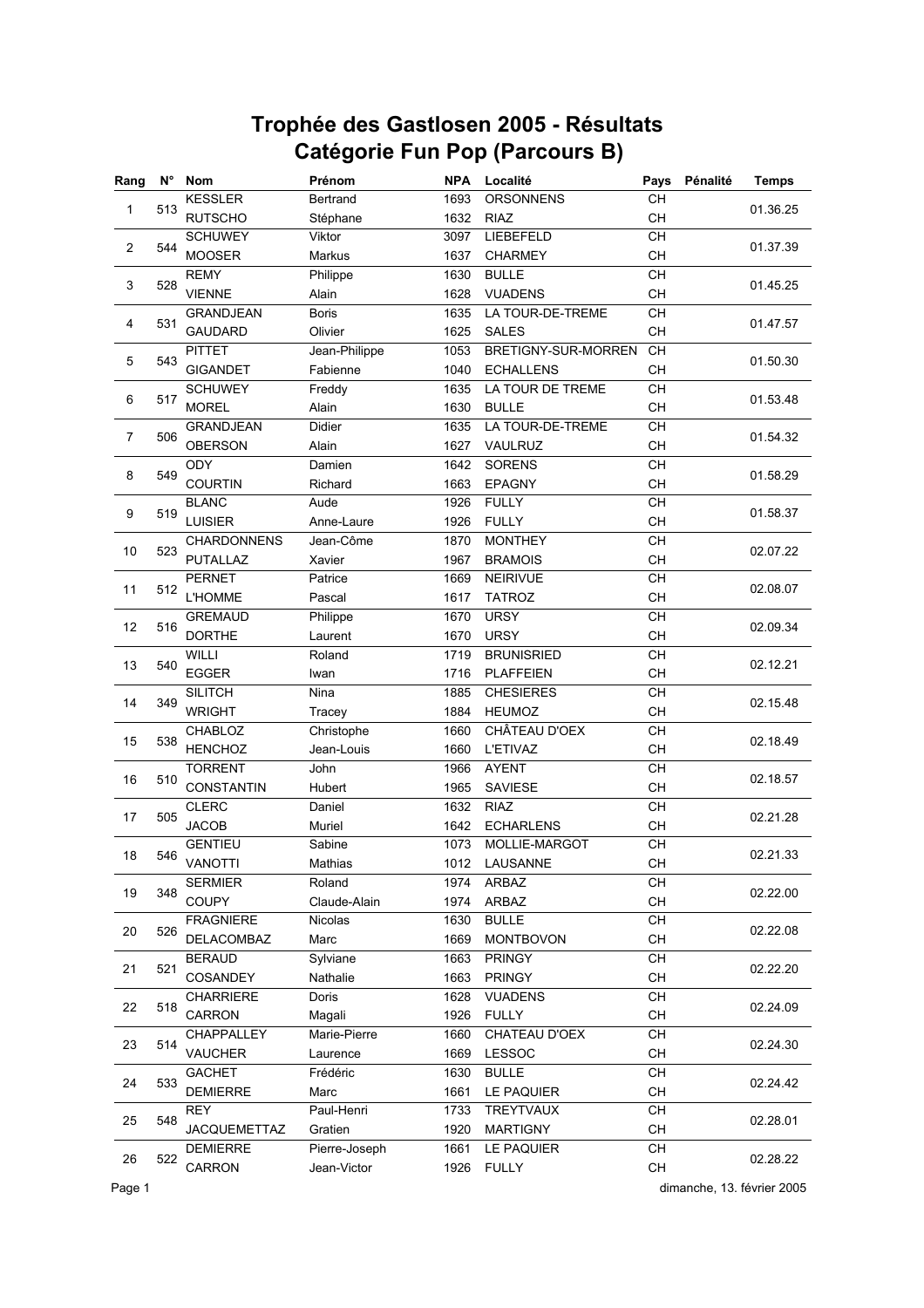| Rang      | $N^{\circ}$ | <b>Nom</b>        | Prénom       | <b>NPA</b> | Localité             | Pays            | Pénalité | <b>Temps</b> |
|-----------|-------------|-------------------|--------------|------------|----------------------|-----------------|----------|--------------|
| 27        | 529         | <b>VILLETTAZ</b>  | Gérard       | 1912       | <b>LEYTRON</b>       | CH              |          | 02.33.13     |
|           |             | <b>VILLETTAZ</b>  | Karine       | 1912       | <b>LEYTRON</b>       | CH              |          |              |
|           |             | <b>BAERISWYL</b>  | Florian      | 1261       | <b>MARCHISSY</b>     | <b>CH</b>       |          |              |
| 28        | 539         | <b>REMY</b>       | Christophe   | 1658       | <b>LA TINE</b>       | CH              |          | 02.36.00     |
|           |             | <b>MAGNENAT</b>   | Jean-Luc     | 1325       | VAULION              | CH              |          |              |
| 29        | 545         | <b>MAGNENAT</b>   | Marguerite   | 1325       | VAULION              | CH              |          | 02.36.04     |
|           |             | <b>TERCIER</b>    | Christophe   | 1632       | <b>RIAZ</b>          | CH              |          |              |
| 30        | 536         | <b>CHASSOT</b>    | Pierre-Alain | 1663       | <b>EPAGNY</b>        | CH              |          | 02.36.52     |
|           |             | <b>FELLAY</b>     | Nathalie     | 1891       | <b>VEROSSAZ</b>      | CH              |          |              |
| 31        | 504         | <b>MOULIN</b>     | Caroline     | 1920       | <b>MARTIGNY</b>      | CH              |          | 02.37.08     |
|           |             | <b>SCHOBI</b>     | Marcel       | 2068       | <b>HAUTERIVE</b>     | CH              |          |              |
| 32        | 527         | <b>MULLER</b>     | Stefan       | 1963       | <b>VETROZ</b>        | CH              |          | 02.37.30     |
|           |             | BRODARD-CLERC     | Valérie      | 1634       | LA ROCHE             | CH              |          |              |
| 33        | 520         | <b>ROMANENS</b>   | Jacqueline   | 1663       | <b>EPAGNY</b>        | <b>CH</b>       |          | 02.37.33     |
|           |             | <b>WERRO</b>      | Carmen       | 1713       | ST. ANTONI           | CH              |          |              |
| 34        | 503         | <b>RAUBER</b>     | Marlène      | 1737       | <b>PLASSELB</b>      | CH              |          | 02.38.01     |
|           | 35<br>515   | <b>RIME</b>       | Benoît       | 1630       | <b>BULLE</b>         | CH              |          |              |
|           |             | <b>PIGUET</b>     | Mammut       | 1008       | JOUXTENS-MEZERY      | CH              |          | 02.39.17     |
| 36<br>547 |             | <b>MACHERET</b>   | André        | 1645       | LE BRY               | $\overline{CH}$ |          |              |
|           |             | <b>ALLEMANN</b>   | Florian      | 1642       | <b>SORENS</b>        | CH              |          | 02.43.11     |
|           |             | <b>MOOSER</b>     | Francis      | 1630       | <b>BULLE</b>         | CH              |          |              |
| 37        | 535         | <b>BLANC</b>      | Serge        | 1791       | COURTAMAN            | CH              |          | 02.46.10     |
|           | 534         | <b>NIQUILLE</b>   | José         | 1661       | LE PAQUIER           | CH              |          |              |
| 38        |             | <b>DEILLON</b>    | Elisabeth    | 1630       | <b>BULLE</b>         | CH              |          | 02.47.07     |
| 39        | 501         | <b>FEUSI</b>      | Yves         | 1092       | BELMONT/LAUSANNE     | CH              |          |              |
|           |             | <b>BURNIER</b>    | Christian    | 1096       | <b>CULLY</b>         | CH              |          | 02.56.47     |
|           |             | <b>D'ANDRES</b>   | Laurence     | 1907       | <b>SAXON</b>         | CH              |          | 02.57.41     |
| 40        | 502         | <b>DORSAZ</b>     | Corinne      | 1926       | <b>FULLY</b>         | CH              |          |              |
| 41        |             | <b>ESTOPPEY</b>   | Samuel       | 2564       | <b>BELLMUND</b>      | CH              |          | 03.03.19     |
|           | 347         | <b>BOSSHARD</b>   | Denise       | 2500       | <b>BIENNE</b>        | CH              |          |              |
| 42        | 524         | <b>SCHIMPF</b>    | Caroline     | 1291       | <b>COMMUGNY</b>      | CH              |          |              |
|           |             | PARE              | Yannick      | 1260       | <b>NYON</b>          | CH              |          | 03.15.45     |
|           |             | <b>NORMAND</b>    | Cédric       | 8106       | ADLIKON BEI REGENSDO | <b>CH</b>       |          |              |
| 43        | 500         | <b>SCHWEIZER</b>  | Andrea       | 8106       | ADLIKON BEI REGENSDO | CH              |          | 03.20.01     |
|           |             | <b>SCYBOZ</b>     | Françoise    | 1700       | <b>FRIBOURG</b>      | CH              |          |              |
| 44        | 537         | VOLLERY           | Jonathan     | 1752       | VILLARS SUR GLÂNE    | CH              |          | 03.31.00     |
|           |             | <b>BRUCHEZ</b>    | Guy          | 1890       | <b>ST-MAURICE</b>    | CH              |          |              |
| 45        | 542         | <b>DEVANTHERY</b> | Frédéric     | 1890       | <b>ST-MAURICE</b>    | CH              |          | 03.55.24     |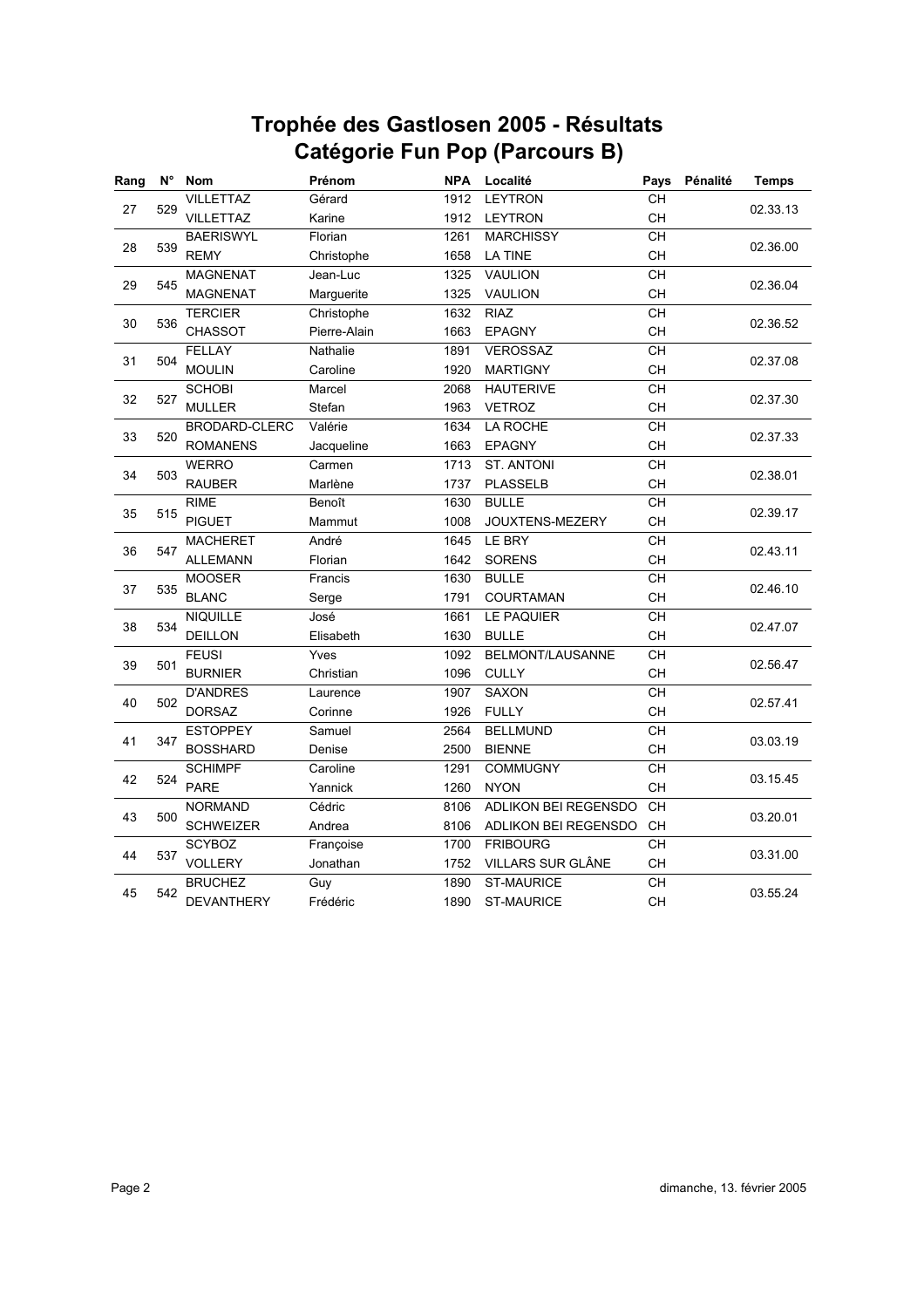| Rang | Ν° | Nom           | Prénom    | <b>NPA</b> | Localité       | Pays | Pénalité | <b>Temps</b> |
|------|----|---------------|-----------|------------|----------------|------|----------|--------------|
|      |    | 563 Richard   | Mireille  | 1902       | Evionnaz       | CН   |          | 01.36.09     |
| 2    |    | 562 GEX-FABRY | Emilie    | 1873       | VAL-D'ILLIEZ   | CН   |          | 01.38.29     |
| 3    |    | 564 PERNET    | Coraly    | 1865       | LES DIABLERETS | CН   |          | 01.59.34     |
| 4    |    | 560 CHARRIERE | Stéphanie | 1654       | <b>CERNIAT</b> | CН   |          | 02.27.22     |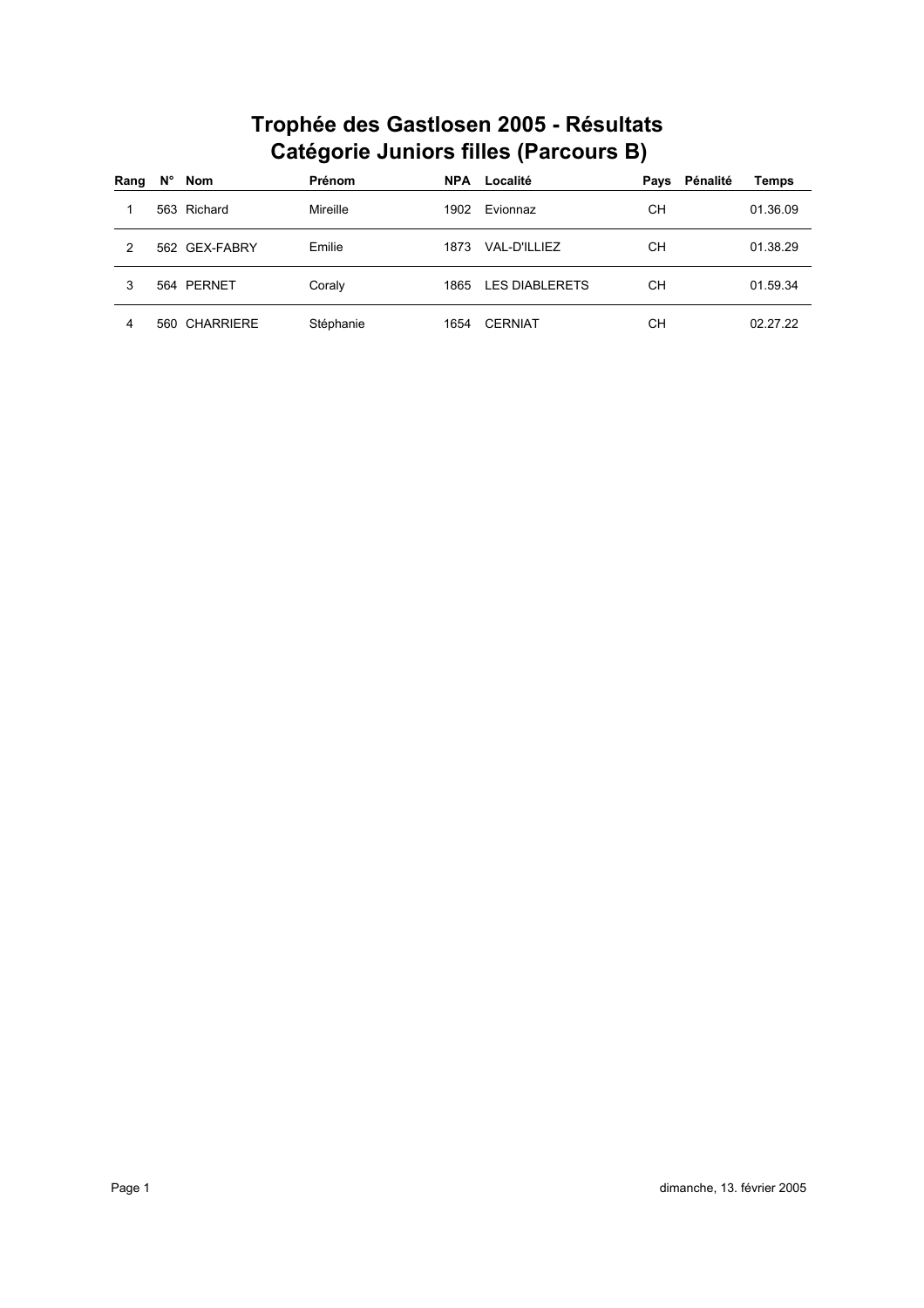| Rang           | N°  | <b>Nom</b>            | Prénom        | <b>NPA</b> | Localité              | Pays      | Pénalité | <b>Temps</b> |  |
|----------------|-----|-----------------------|---------------|------------|-----------------------|-----------|----------|--------------|--|
|                |     | <b>CHARRIERE</b>      | José          | 1654       | <b>CERNIAT</b>        | <b>CH</b> |          |              |  |
| 1              | 556 | <b>CHARVOZ</b>        | Mathieu       | 1911       | OVRONNAZ              | <b>CH</b> |          | 01.18.32     |  |
|                |     | <b>FERRAN</b>         | Odilon        |            |                       | F         |          |              |  |
| $\overline{2}$ | 568 | <b>FERRAN</b>         | <b>Basile</b> |            |                       | F         |          | 01.21.26     |  |
|                |     | <b>CORTHAY</b>        | Raphaël       | 1880       | <b>BEX</b>            | <b>CH</b> |          | 01.23.13     |  |
| 3              | 553 | <b>PICHARD</b>        | Marc          | 1865       | <b>LES DIABLERETS</b> | <b>CH</b> |          |              |  |
|                |     | <b>CASTELLA</b>       | Antoine       | 1666       | <b>GRANDVILLARD</b>   | <b>CH</b> |          |              |  |
| 4              | 559 | <b>FELLAY</b>         | Cyrille       | 1947       | <b>VERSEGERES</b>     | <b>CH</b> |          | 01.25.41     |  |
|                |     | <b>PRAZ</b>           | Damien        | 1926       | <b>FULLY</b>          | <b>CH</b> |          | 01.28.03     |  |
| 5              | 555 | <b>SALAMIN</b>        | Joseph        | 1950       | <b>SION</b>           | <b>CH</b> |          |              |  |
|                | 569 | <b>ALLEMAND</b>       | Jérémy        |            |                       | FR.       |          | 01.29.42     |  |
| 6              |     | <b>HUSER</b>          | Lucas         |            |                       | <b>CH</b> |          |              |  |
| $\overline{7}$ | 557 | <b>MICHAUD</b>        | Randy         | 1874       | <b>CHAMPERY</b>       | <b>CH</b> |          | 01.33.31     |  |
|                |     | <b>CRETTENAND</b>     | Yvan          | 1920       | <b>MARTIGNY</b>       | <b>CH</b> |          |              |  |
| 8              | 567 | <b>ROLLAND</b>        | Jonathan      |            |                       | F         |          |              |  |
|                |     | <b>ALLEMAND</b>       | Michael       |            |                       | F         |          | 01.36.36     |  |
|                |     | <b>CHARRIERE</b>      | Samuel        | 1654       | <b>CERNIAT FR</b>     | <b>CH</b> |          | 01.39.01     |  |
| 9              | 558 | <b>ETTER</b>          | Sylvain       | 1628       | <b>VUADENS</b>        | <b>CH</b> |          |              |  |
|                |     | <b>VERNAZ PIEMONT</b> | Sébastien     | 74500      | <b>CHEVENOZ</b>       | <b>FR</b> |          | 01.40.27     |  |
| 10             | 554 | <b>FAVRE</b>          | Valentin      | 74390      | <b>CHATEL</b>         | <b>FR</b> |          |              |  |
|                |     | <b>TROILLET</b>       | Jérome        | 1947       | <b>VERSEGERES</b>     | <b>CH</b> |          | 01.45.51     |  |
| 11             | 550 | <b>LUISIER</b>        | Fédéric       | 1934       | LE CHABLE             | <b>CH</b> |          |              |  |
|                |     | <b>JAQUET</b>         | Guillaume     | 1665       | <b>ESTAVANNENS</b>    | <b>CH</b> |          |              |  |
| 12             | 551 | <b>KOLLY</b>          | Lucien        | 1648       | <b>HAUTEVILLE</b>     | <b>CH</b> |          | 01.49.56     |  |
|                |     | <b>VITTOZ</b>         | Jérémie       | 1095       | LUTRY                 | <b>CH</b> |          |              |  |
| 13             | 552 | <b>BAUMANN</b>        | Stefan        | 1095       | LUTRY                 | CH        |          | 03.10.38     |  |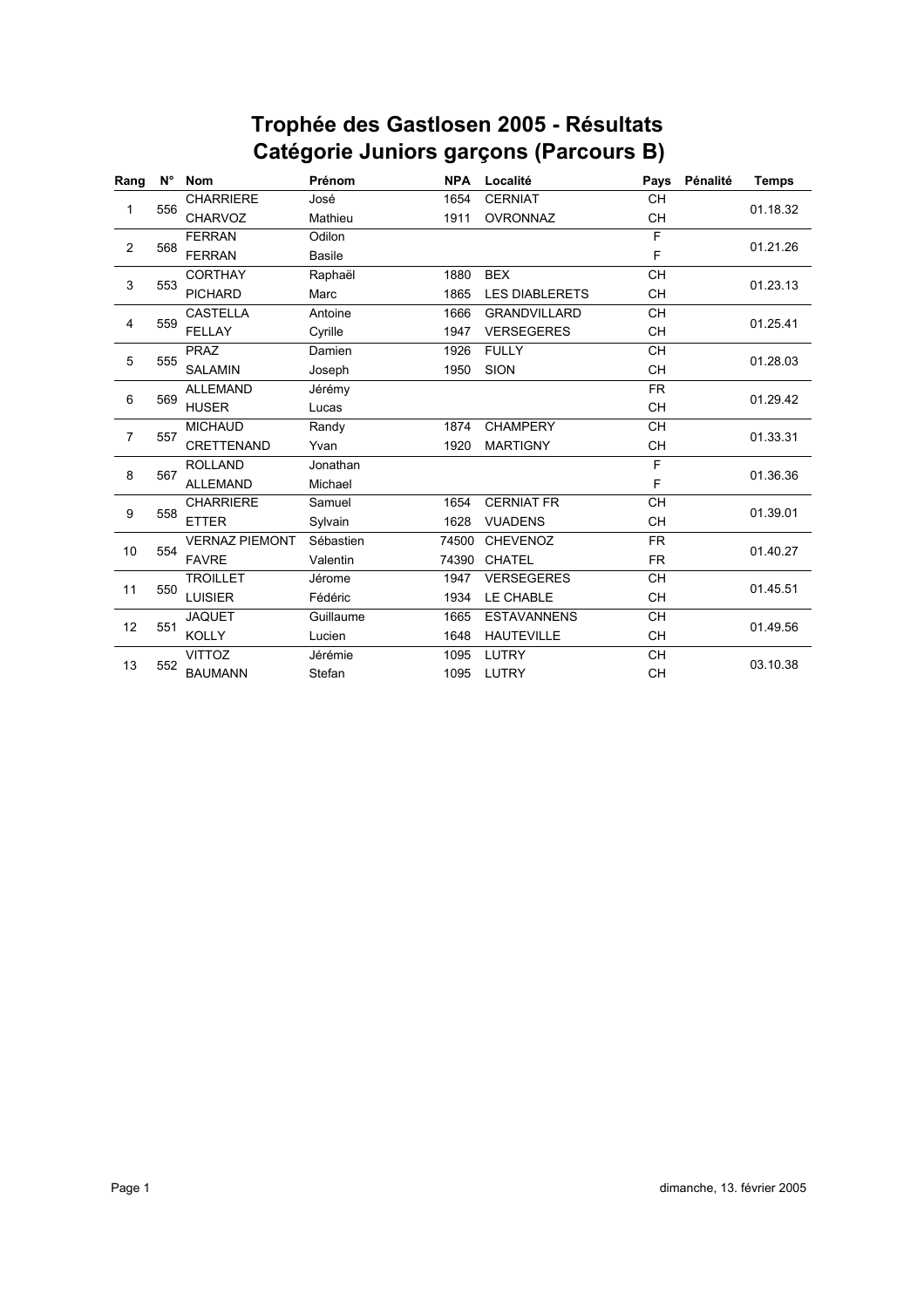| $N^{\circ}$<br>Rang<br><b>Nom</b><br>Prénom |                |                                    | <b>NPA</b>        | Localité       | Pays                     |                 | <b>Temps</b> |                            |
|---------------------------------------------|----------------|------------------------------------|-------------------|----------------|--------------------------|-----------------|--------------|----------------------------|
|                                             |                | <b>PERRIER</b>                     | Florent           | 73270          | <b>ARECHES</b>           | <b>FR</b>       |              |                            |
| 1                                           | 13             | <b>GACHET</b>                      | Grégory           |                | 73270 BEAUFORT           | <b>FR</b>       |              | 02.00.48                   |
|                                             |                | <b>MURADA</b>                      | Ivan              | 23100          | SONDRIO                  | IT              |              |                            |
| $\overline{2}$                              | 31             | <b>BOSCACCI</b>                    | Graziano          | 23100          | SONDRIO                  | IT              |              | 02.03.10                   |
|                                             |                | <b>GIACOMELLI</b>                  | Guido             | 23030          | <b>AOSTA</b>             | IT              |              |                            |
| 3                                           | 28             | <b>MEZZANOTTE</b>                  | Mirco             | 38050          | <b>CINTE TESSINO</b>     | IT              |              | 02.03.21                   |
|                                             |                | <b>GIGNOUX</b>                     | Pierre            | 38500          | <b>COUBLEVIE</b>         | <b>FR</b>       |              |                            |
| 4                                           | 12             | CHAMPANGE                          | Cyril             | 74230          | <b>LES CLEFS</b>         | <b>FR</b>       |              | 02.03.26                   |
|                                             |                | <b>HUG</b>                         | Alexander         | 7320           | <b>SARGANS</b>           | CH              |              |                            |
| 5                                           | $\overline{7}$ | <b>TROILLET</b>                    | Florent           | 1948           | <b>LOURTIER</b>          | CH              |              | 02.03.29                   |
|                                             |                | <b>BROSSE</b>                      | Stéphane          | 74000          | <b>ANNECY</b>            | <b>FR</b>       |              |                            |
| 6                                           | 10             | <b>BLANC</b>                       | Patrick           | 74110          | LA SALLE MORZINE         | <b>FR</b>       |              | 02.04.00                   |
|                                             |                | <b>ELMER</b>                       | Rico              | 8767           | <b>ELM</b>               | $\overline{CH}$ |              |                            |
| $\overline{7}$                              | 8              | <b>MARTI</b>                       | Marcel            | 3818           | GRINDELWALD              | <b>CH</b>       |              | 02.04.04                   |
|                                             |                | <b>BLANC</b>                       | Bertrand          | 73700          | <b>BOURG ST MAURICE</b>  | <b>FR</b>       |              |                            |
| 8                                           | 11             | MEILLEUR                           | Vincent           | 73270          | <b>BEAUFORT</b>          | <b>FR</b>       |              | 02.04.51                   |
|                                             |                | <b>GRASSL</b>                      | Franz             | 83486          | <b>RAMSAU</b>            | DE              |              |                            |
| 9                                           | 25             | <b>STEURER</b>                     | Toni              | 87549          | <b>RETTENBERG</b>        | DE              |              | 02.05.12                   |
|                                             |                | <b>PITTEX</b>                      | Christian         | 1866           | LA FORCLAZ               | CH              |              |                            |
| 10                                          | 6              | <b>REY</b>                         | Jean-Yves         | 3971           | <b>CHERMIGNON</b>        | <b>CH</b>       |              | 02.05.52                   |
|                                             |                | <b>TARAMARCAZ</b>                  | Pierre-Marie      | 1936           | <b>MEDIERES</b>          | CH              |              |                            |
| 11                                          | 26             | NÄGELE                             | Olivier           | 9497           | <b>TRIESENBERG</b>       | П               |              | 02.08.37                   |
|                                             |                | <b>PREMAT</b>                      | Martial           | 74430          | STJEAN D'AULPS           | <b>FR</b>       |              |                            |
| 12                                          | 19             | CHEVALLIER                         | Stéphane          | 5600           | <b>GUILLESTRE</b>        | <b>FR</b>       |              | 02.08.42                   |
|                                             |                | <b>MORET</b>                       | Didier            | 1625           | <b>SALES</b>             | CH              |              |                            |
| 13                                          | $\overline{4}$ | <b>SCHUWEY</b>                     | Pius              | 1656           | <b>JAUN</b>              | CH              |              | 02.09.27                   |
|                                             |                | <b>RIZ</b>                         | Martin            | 38031          | CAMPITELLO               | IT              |              |                            |
| 14                                          | 30             | <b>SCANU</b>                       | Mario             |                | 32015 PUOS D'ALPAGO      |                 |              | 02.10.33                   |
|                                             |                |                                    |                   |                | SELVA DEI MOLINI         | IT<br>IT        |              |                            |
| 15                                          | 29             | <b>REICHEGGER</b><br><b>BRUNOD</b> | Manfred<br>Dennis | 39030<br>11024 | CHATILLON                | IT              |              | 02.10.59                   |
|                                             |                | PEREZ BRUNICARD Manuel             |                   | 8015           |                          | ES              |              |                            |
| 16                                          | 18             |                                    |                   |                | <b>BARCELONA</b>         |                 |              | 02.13.14                   |
|                                             |                | <b>MARTIN DE VILLA</b>             | Javier            | 8015           | <b>BARCELONA</b>         | ES              |              |                            |
| 17                                          | $\overline{2}$ | PEDERGNANA                         | Matteo            | 0              | SONDALO                  | IT              |              | 02.13.39                   |
|                                             |                | <b>SPINI</b>                       | Davide            | 0              | <b>MORBEGNO</b>          | IT              |              |                            |
| 18                                          | 17             | <b>LUGGER</b>                      | Alexander         |                | A - 9655 MARIA LUGGAU 15 | AT              |              | 02.13.48                   |
|                                             |                | <b>RINGHOFER</b>                   | Andreas           |                | A - 8970 SCHLADMING      | AT              |              |                            |
| 19                                          | 5              | <b>MASSEREY</b>                    | Jean-Daniel       | 1997           | HAUTE-NENDAZ             | CН              |              | 02.14.01                   |
|                                             |                | <b>EPINEY</b>                      | Sébastien         | 1997           | HAUTE-NENDAZ             | CH              |              |                            |
| 20                                          | 9              | VAUDAN                             | Emmanuel          | 1902           | <b>EVIONNAZ</b>          | CH              |              | 02.14.03                   |
|                                             |                | <b>ECOEUR</b>                      | Yannick           | 1875           | <b>MORGINS</b>           | CН              |              |                            |
| 21                                          | 24             | <b>ECHTLER</b>                     | Martin            | 86971          | <b>PEITING</b>           | DE              |              | 02.15.25                   |
|                                             |                | <b>KLINGER</b>                     | Stefan            | 83454          | ANGER                    | DE              |              |                            |
| 22                                          | 23             | <b>NICKAES</b>                     | Georg             | 83435          | <b>BAD REICHENHALL</b>   | DE              |              | 02.20.01                   |
|                                             |                | <b>REITHMEIER</b>                  | Gerhard           |                | 83346 BERGEN             | DE              |              |                            |
| 23                                          | 27             | <b>BONNET</b>                      | Nicolas           |                |                          | <b>FR</b>       |              | 02.21.54                   |
|                                             |                | <b>BARTHELEMY</b>                  | Julien            |                |                          | <b>FR</b>       |              |                            |
| 24                                          | 22             | RAUSCHENBERGE Jörg                 |                   |                | 83454 ANGER              | DE              |              | 02.24.38                   |
|                                             |                | <b>BOHM</b>                        | Benedikt          |                | 81545 MUNCHEN            | DE              |              |                            |
| 25                                          | 16             | <b>CASALS RUEDA</b>                | Toni              |                | AD500 ANDORRA LA VELLA   | AD              |              | 02.25.46                   |
|                                             |                | <b>VILANA DIAZ</b>                 | Joan              |                | AD 500 ANDORRA LA VELLA  | AD              |              |                            |
|                                             |                | <b>COMAS GUIXE</b>                 | Xavier            |                | AD 500 ANDORRA LA VELLA  | <b>AD</b>       |              |                            |
| 26                                          | 15             | CAPDEVILA ROMER Xavier             |                   |                | AD500 ANDORRA LA VELLA   | <b>AD</b>       |              | 02.29.32                   |
| Page 1                                      |                |                                    |                   |                |                          |                 |              | dimanche, 13. février 2005 |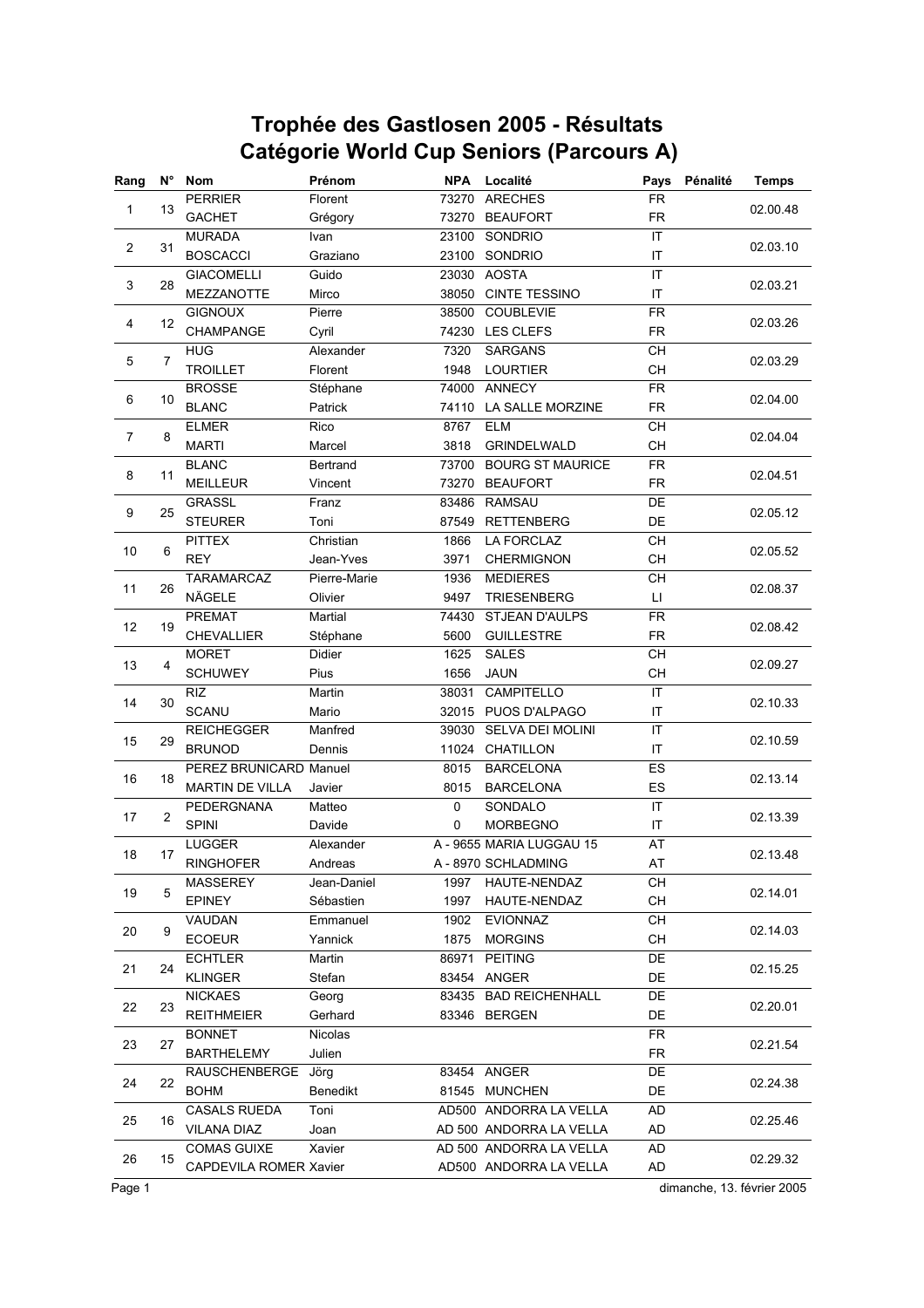| Rang | N° | Nom            | Prénom | <b>NPA</b> | Localité         | Pavs      | Pénalité | <b>Temps</b> |  |
|------|----|----------------|--------|------------|------------------|-----------|----------|--------------|--|
|      |    | LEX            | Konrad | 84326      | FALKENBERG       | DE        |          | 02.31.44     |  |
| 27   |    | <b>PICKL</b>   | Daniel | 83454      | ANGER            | DE        |          |              |  |
|      |    | <b>ZIARKO</b>  | Maciej | 34500      | ZAKOPANE         | <b>PL</b> |          | 02.40.13     |  |
| 28   | 32 | <b>KARPIFI</b> | Jan    | 34500      | ZAKOPANE         | PL        |          |              |  |
|      |    | CEREZO ALONSO  | Germán | 8015       | <b>BARCELONA</b> | ES        |          | 03.11.36     |  |
| 29   | 20 | ROC AMADOR     | Aqusti | 8015       | <b>BARCELONA</b> | ES        |          |              |  |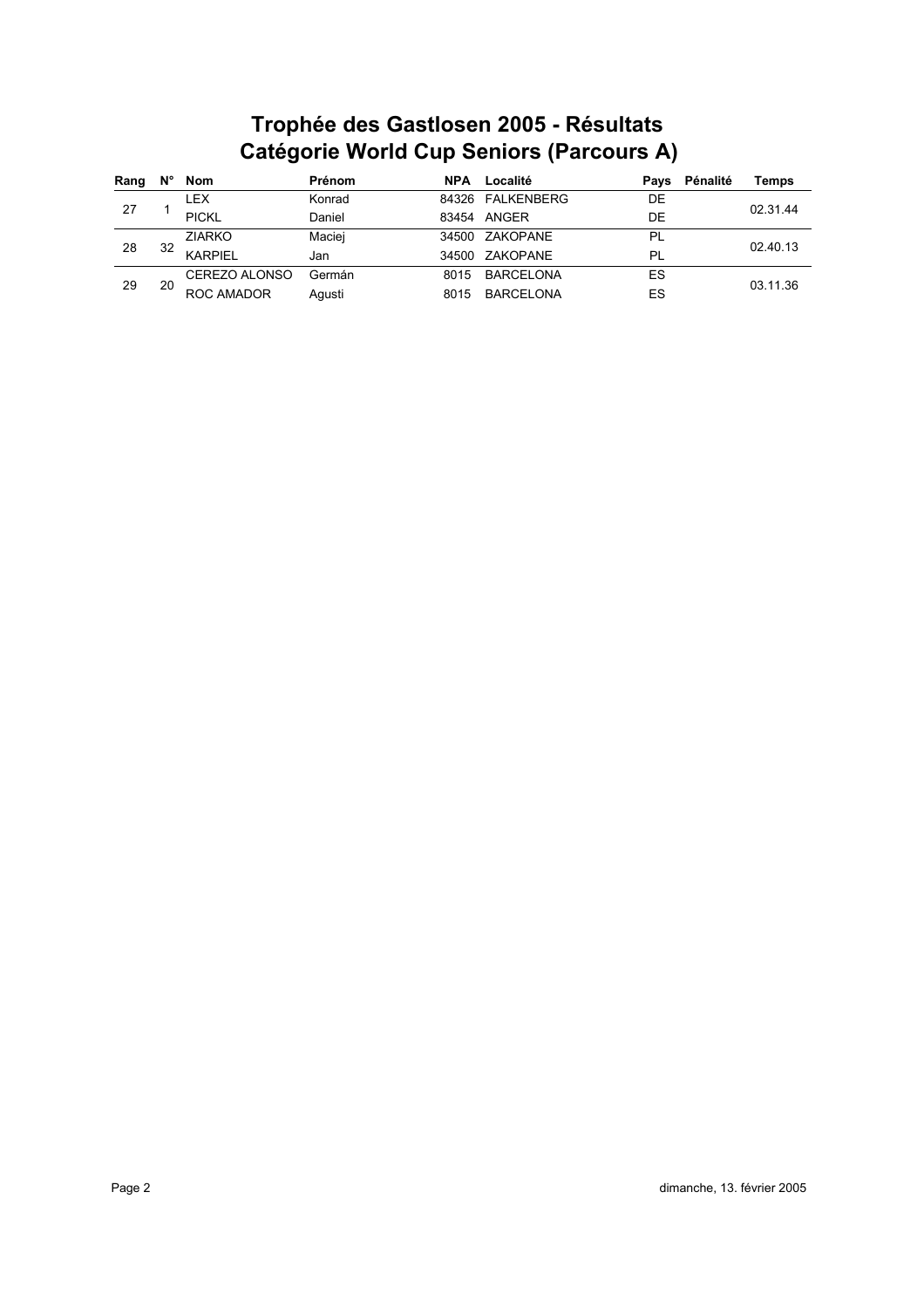# **Catégorie World Cup Women (Parcours A) Trophée des Gastlosen 2005 - Résultats**

| Rang | $N^{\circ}$ | <b>Nom</b>            | Prénom     | <b>NPA</b> | Pénalité<br>Localité<br>Pays |           | <b>Temps</b> |          |  |
|------|-------------|-----------------------|------------|------------|------------------------------|-----------|--------------|----------|--|
| 1    |             | <b>MABILLARD</b>      | Catherine  | 1872       | <b>TROISTORRENTS</b>         | CН        |              |          |  |
|      | 83          | <b>MAGNENAT</b>       | Gabrielle  | 1325       | <b>VAULION</b><br>CН         |           |              | 02.37.46 |  |
|      |             | <b>PELLISSIER</b>     | Gloriana   | 11018      | <b>VILLENEUVE</b>            | IT        |              |          |  |
| 2    | 91          | <b>NEX</b>            | Christiane | 11020      | IT<br><b>AOSTA</b>           |           |              | 02.40.33 |  |
| 3    |             | <b>BAPST</b>          | Jeanine    | 1632       | <b>RIAZ</b>                  | <b>CH</b> |              |          |  |
|      | 82          | <b>TROILLET</b>       | Marie      | 1948       | <b>LOURTIER</b>              | CН        |              | 02.41.04 |  |
|      |             | <b>BOURILLON</b>      | Nathalie   | 4850       | <b>JAUSIERS</b>              | <b>FR</b> |              | 02.42.02 |  |
| 4    | 85          | LATHURAZ              | Véronique  | 73350      | <b>BOZEL</b><br><b>FR</b>    |           |              |          |  |
|      | 92          | <b>MARTINELLI</b>     | Francesca  | 23032      | <b>SONDRIO</b>               | IT        |              |          |  |
| 5    |             | <b>PEDRANZINI</b>     | Roberta    | 23032      | SONDRIO                      | IT        |              | 02.42.06 |  |
|      | 81          | <b>PONT</b>           | Séverine   | 1233       | <b>BERNEX</b>                | <b>CH</b> |              | 02.43.44 |  |
| 6    |             | <b>ZIMMERMANN</b>     | Andrea     | 1902       | <b>EVIONNAZ</b>              | <b>CH</b> |              |          |  |
|      | 88          | <b>GRASSL</b>         | Judith     | 83486      | <b>RAMSAU</b>                | DE        |              | 02.51.29 |  |
| 7    |             | <b>GRUBER</b>         | Barbara    | 83435      | <b>BAD REICHENHALL</b>       | DE        |              |          |  |
| 8    |             | <b>CURRAT</b>         | Laetitia   | 1611       | LE CRÊT                      | CН        |              |          |  |
|      | 84          | CRETTENAND            | Isabella   | 1950       | <b>SION</b>                  | <b>CH</b> |              | 02.52.12 |  |
| 9    | 86          | <b>BES GINESTA</b>    | Cristina   | 8015       | <b>BARCELONA</b>             | ES        |              | 03.01.04 |  |
|      |             | <b>ROCA RODRIGUEZ</b> | Emma       | 8015       | <b>BARCELONA</b>             | <b>ES</b> |              |          |  |
|      |             | <b>ECHTLER</b>        | Christine  | 86971      | <b>PEITING</b>               | DE        |              |          |  |
| 10   | 87          | <b>TREIMER</b>        | Silvia     | 83022      | <b>ROSENHEIM</b>             | DE        |              | 03.07.08 |  |